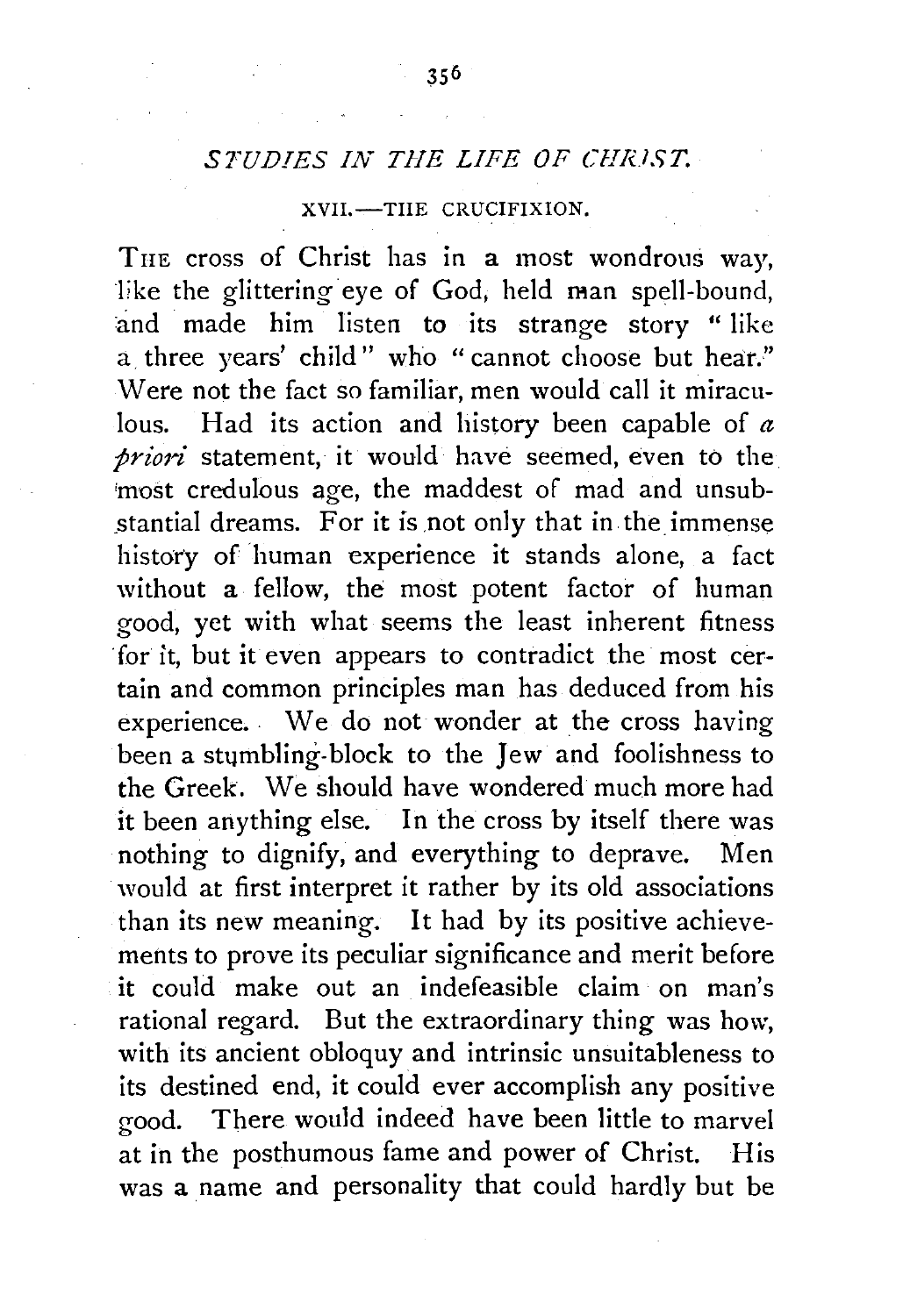made beautiful by death. One who had been so loved and lovely could not fail *to* be idealized when He lived only *to* the memory too fond to forget and the imagination too deeply touched *to* be prosaic. The dead are always holier and more perfect to us than the living. To lose is only to love more deeply, to become forgetful of faults that pained, mindful only of virtues that ennobled and graces that adorned. Could we love and think of our living as we love and think of our dead, the loftiest dreams and most hopeful prophecies as to human happiness would be more than fulfilled. But Christ's death was in all that strikes the senses not one the memory could love to recall or the imagination so dwell on as to idealize and glorify. It was the worst the men that hated Him could think of. Even they were satisfied with its horror and shame. It made Him, in the eye of their law and people. accursed.<sup>1</sup> We can hardly imagine what the cross then was-so different has it now become. It stood almost below hatred, was the instrument of death *to*  the guiltiest and most servile. Rome in her nobler and simpler days had not known it, had only, when depraved by conquest and brutalized by magnificence, borrowed it from the baser and crueller East. But she had used it with proud discrimination, too much respecting herself in her meanest citizen *to* crucify him, crucifying, as a rule, only the conquered, the alien, and the enslaved. To be doomed *to* the cross was to be doomed not simply to death but *to* dishonour, to be made a name hateful, infamous, whose chief good was oblivion. The death was horrible enough, so cruel as *to* be abhorrent to the merciful

' Deut. xxi. 23 ; Gal. iii. I 3·

VOL. XII.

ţ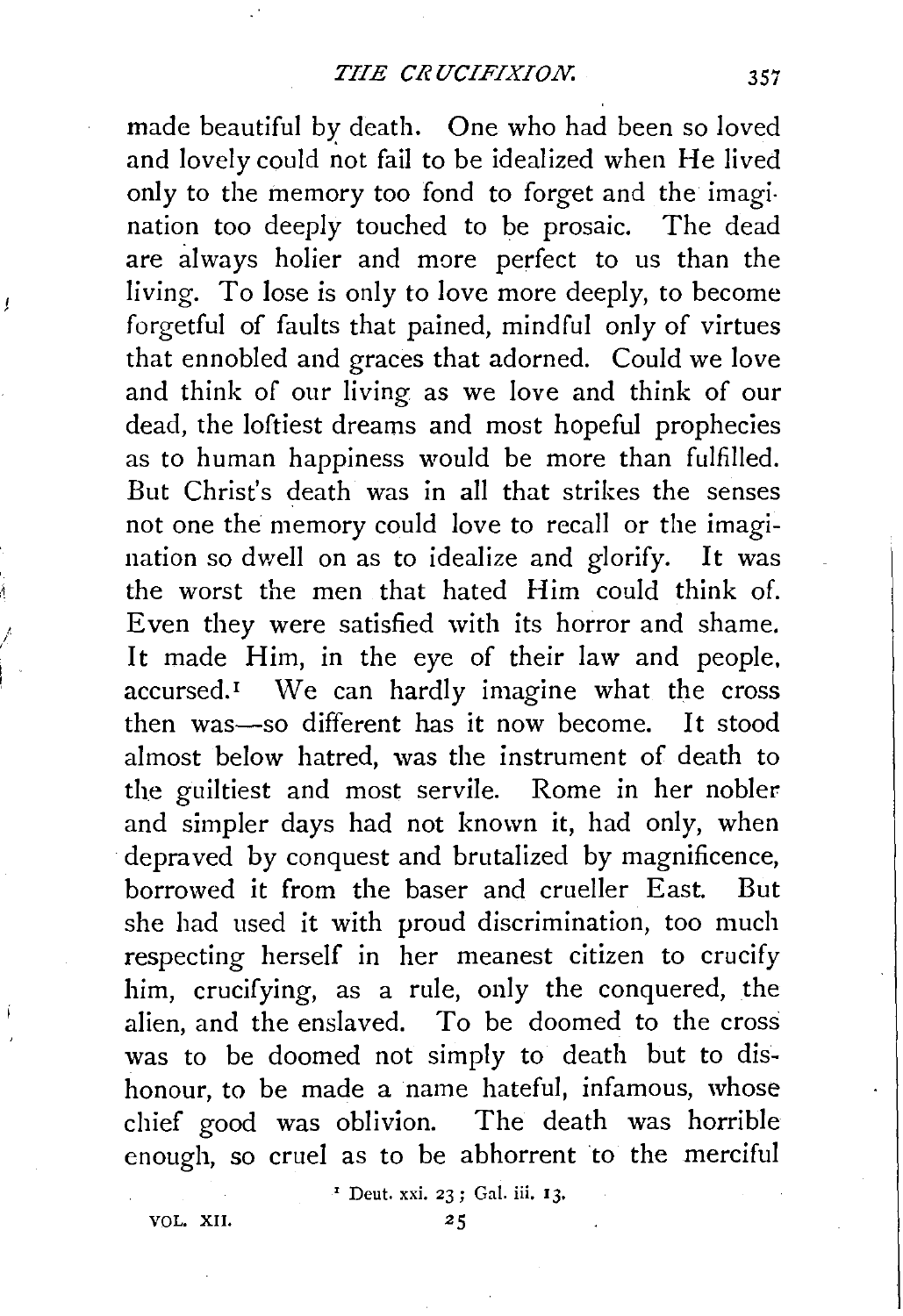spirit that animated the Hebrew legislation. But the very horror that surrounded the death now commended it to "the chief priests and elders." He who had claimed to be above their law was to die a death it hated. The very act that ended his life was to outlaw Him, was to prove Him a disowned Child of Abraham, a Son Moses had repudiated. The name that had so gone down in infamy could never be honoured, bore a curse from which it could be saved only by oblivion. The voice that had first cried, "Crucify him!" seemed to have formulated a new and final argument against all high Divine claims-disproof by odium, refutation of the claim to the Messiahship by the abhorred symbol of shame and crime.

But Providence, by an irony infinitely subtler and more terrible than the priests', was to prove their genius but idiocy. Their elaborate attempt at refutation by odium became only the most splendid opportunity possible for the exercise of Christ's transforming might. The cross did not eclipse his name, his name transfigured the cross, making it luminous, radiant, a light for the ages, the sign of the gentleness of God. What is so extraordinary is the suddenness and completeness of the change. It was accomplished, as it were, at once and for ever. Suddenly, by the very fact of Christ's dying on it, it ceased to be to the imagination the old loathed implement of death and became the symbol of life. Time was not allowed to soften its horrors ; it was not left to distance to weave its enchantments round it; in the very generation when, and the very city where, He died the cross was glorified. This is one of the strangest yet most certain historical facts. There is nothing more primitive in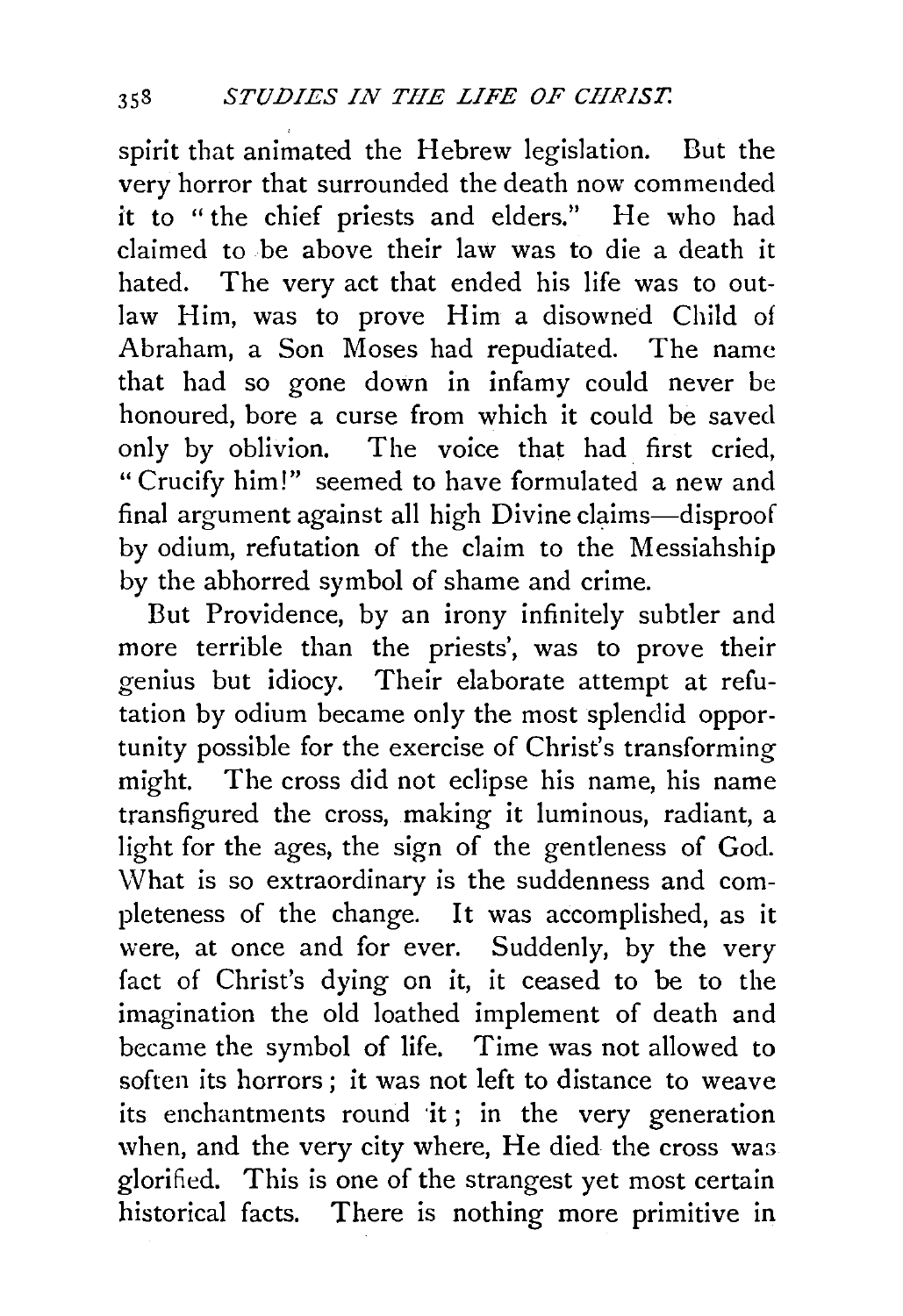Christianity than the preeminence of the cross, and apparently there is nothing more permanent. Peter, in his earliest discourses, emphasized the fact of the -crucifixion. 1 The one object Paul gloried in was the cross,<sup>2</sup> and the one thing he determined to know and make known in the cities he visited was Christ and Him crucified.3 The death and its symbol constituted the very heart of his theology, what gave to it being, vitality, and significance. In the very age when the -cross was most hated, when its bad associations were intensest and most vivid, Christ crucified was preached as the power and the wisdom of God.4 And as extraordinary as the preaching was its success: "the word of God grew mighty and prevailed." Suddenly, as it exchanged infamy for imperishable fame, it became the organ of Divine recreative energies, stood up like .a living being, breathing the breath of life into our dead humanity. And its might has not been shortlived; its energies seem inexhaustible. For centuries it has been the sign of the grace that reigns through righteousness, the pledge of God's peace with man and man's with God, the comfort of the penitent, the inspiration of the philanthropist, the symbol on fields of .slaughter of Divine charity working through kindly human hearts and gentle human hands, the banner which, as a New Shechinah, has witnessed to the Divine Presence in the van of every battle good has waged with ill. If we think what the cross had been to the centuries before Christ, then what it has been to the centuries since Christ, we may find it in some .degree a measure of the exaltation of Him who could

 $*$  Acts ii. 22-24; iii. 13-15; iv. 10.

<sup>•</sup> Gal. vi, 14.

<sup>3</sup> I Cor, ii, 2. 4 Ibid. i, 24·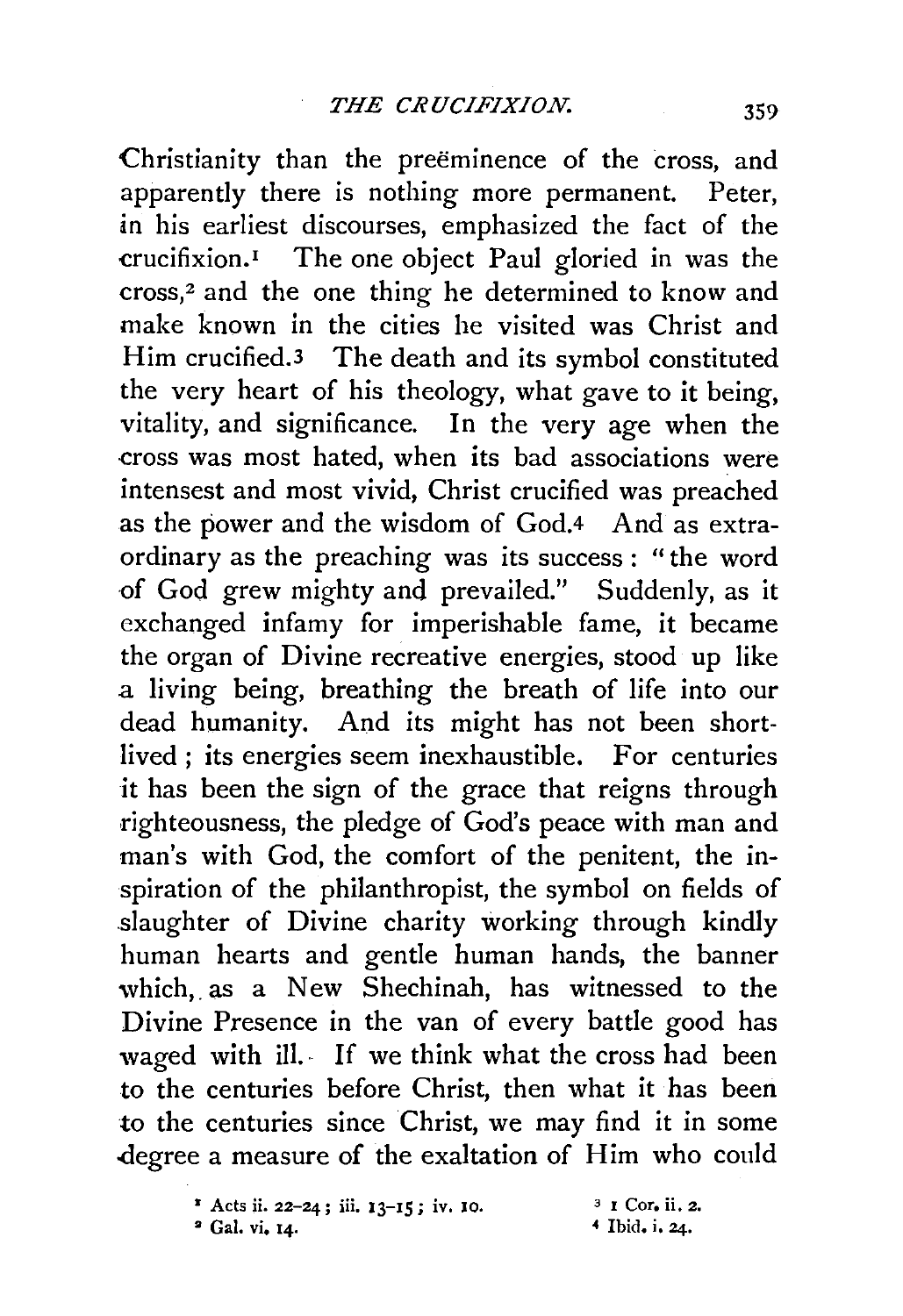so exalt it. His enemies meant it to make an utter end of Him and his cause, but He made it the emblem of the eternal reconciliation worked through Him of God and man. Their worst against Him became their very best for Him. The setting of crime and passion which they gave to his death only makes it look the Diviner, surrounds it with a glory more wonderful than any the radiance of heaven has ever woven out of the darkness of earth. The shadow of the cross is like. the shadow of the sun, the light and life of the world.

Now, how was it that Christ was able to work this. most extraordinary, as it were, posthumous miracle?' For miracle in a real sense it undoubtedly was. The achievement of his death was a more violent contradiction to the probabilities or uniform sequences which men call laws of nature or of history than any achievement of his life. No death has had for man the same significance as his ; no instrument of death has ever exercised so mysterious a power or subsumed and symbolized so many transcendental truths as the cross. And why? Why out of the innumerable millions of deaths that have happened in history has his alone had so extraordinary a meaning, and been a spiritual force so immense and permanent, capable of working the mightiest changes while itself incapable of change? The reasons are not apparent to the senses. A sensuous description of Christ's death may fill us with horror, or touch us with pity, but cannot subdue us to reverence or win us to love. There have been thousands of deaths more tragic and terrible, more ostensibly heroic, with more immediate and evident and calculable results. Nor can the dogmatic meaning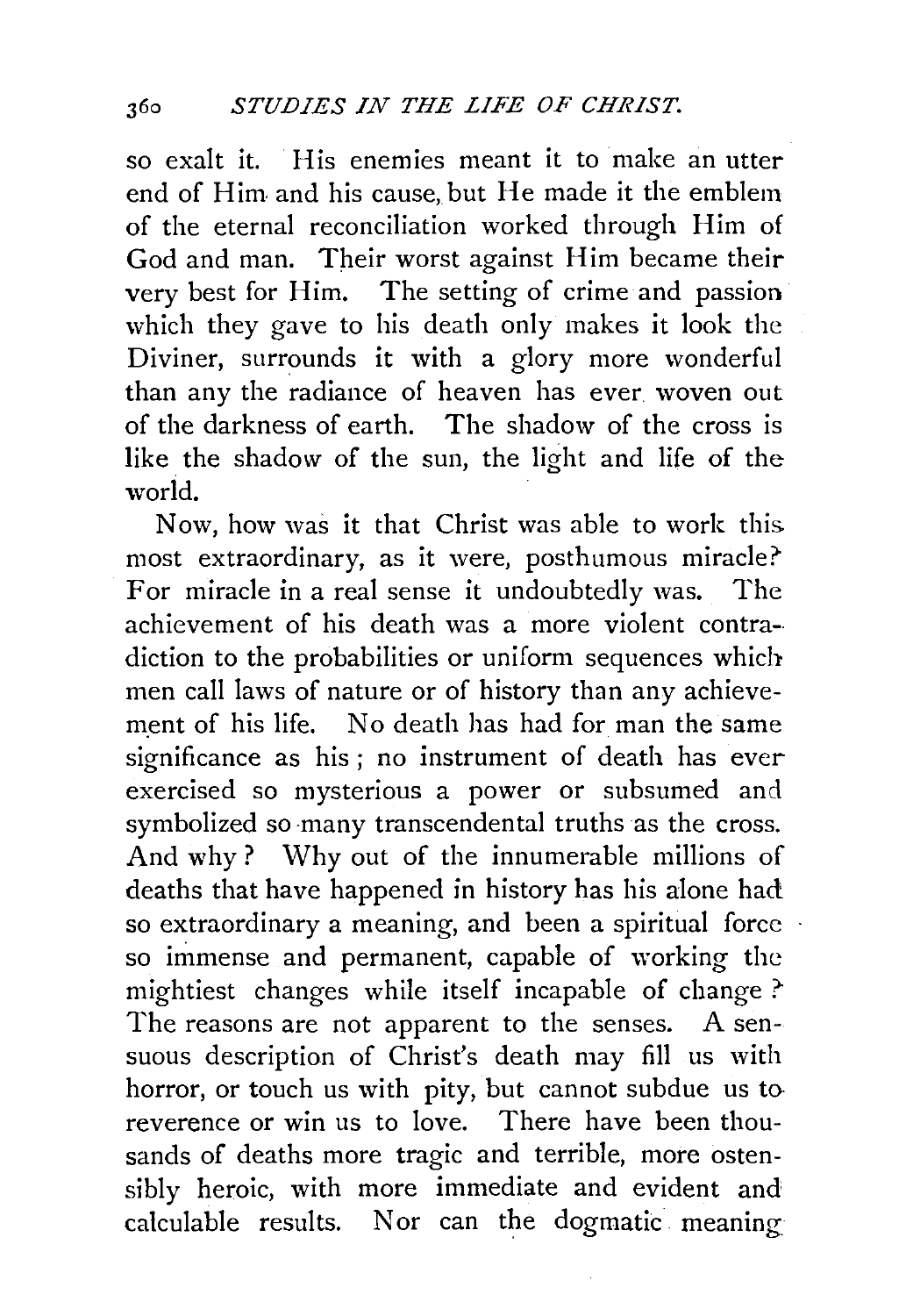attributed to his death explain its unique preëminence in place and power. The very point is, why it only, of all the deaths man has suffered, came to have this dogmatic meaning, to be so construed and interpreted ? Dogma did not create its preëminence; its preëminence created dogma. Christian doctrine is but a witness to the infinite peculiarity which belongs to Christ's death. Centuries before Augustine and Anselm speculated the cross had proved itself to be the power and the wisdom of God; and their speculations were but .attempts to find a theory that would explain the fact. Nor can the reason be found in the nation and descent of the Crucified. The Jews had, indeed, an ancient sacerdotal worship, a system of sacrifices extensive .and minute; but the thing after idolatry they most .abhorred was the association of the sacrificial idea with any human death. Into the heart of Judaism, pure and simple, the notions, so familiar to the apostles, which represented Christ as the Lamb of God bearing the sin of the world, a propitiation for sin, dying for our sins, could never have entered. Then, too, as we have so distinctly seen, the affinities of Jesus were not with Jewish sacerdotalism. It crucified Him; He stood in absolute antagonism to it. The preëminence of the death is due to no secondary or accidental cause, but to the preëminence of the Person who died. It is only as the death is interpreted in its relation to Him and his history that its wonderful significance and charm for the world can be understood.

But is the significance attached to his death really due to Jesus ? Was it not rather created by Paul and other and later Christian teachers ?

We touch here one of the most interesting problems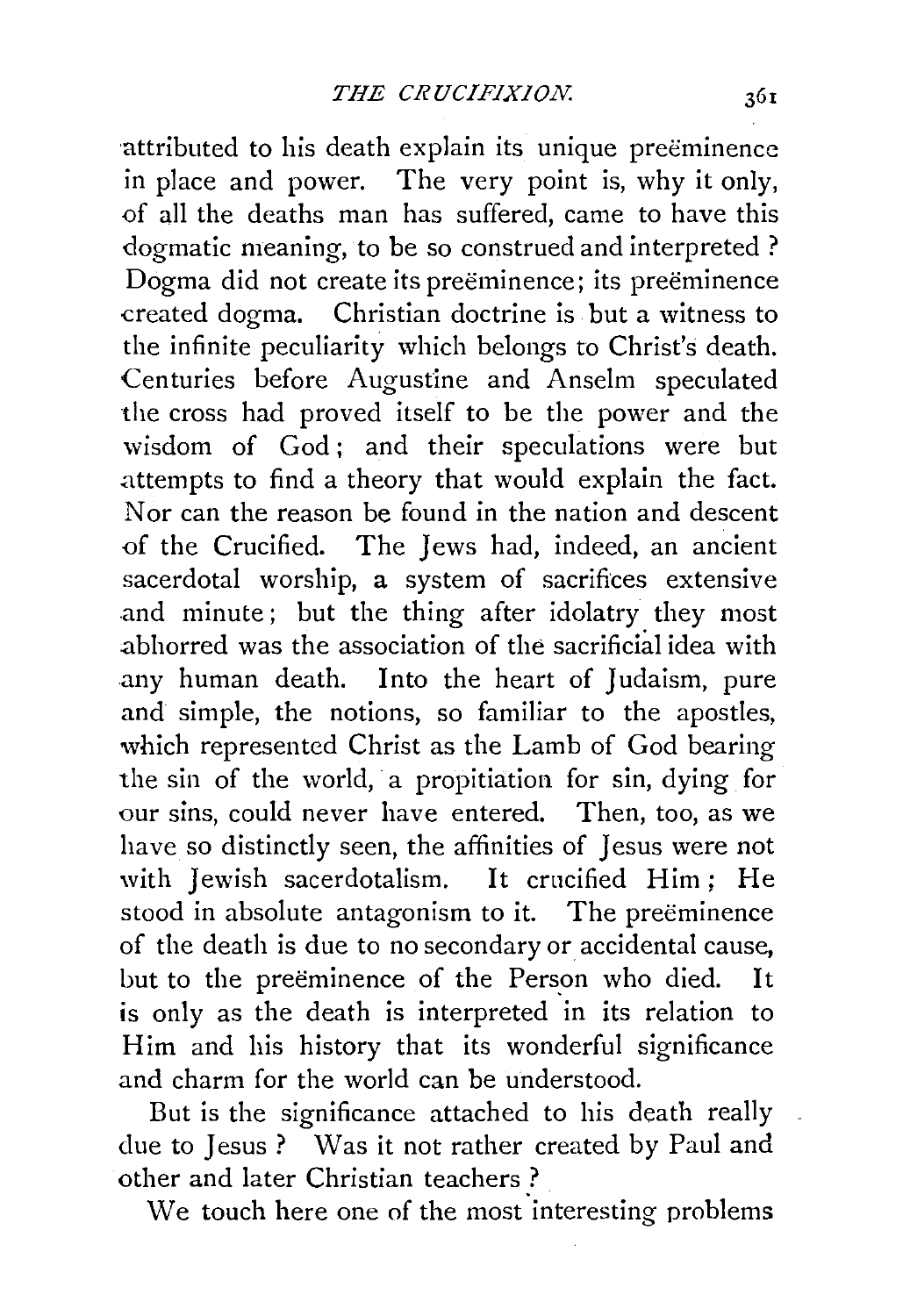in the history of New Testament thought. How was it that the apostles came to give such prominence to the death of Christ, to assign to it a place so cardinal, and to attribute to it so constitutive a significance ? The Tübingen school used to argue: The primitive Christian creed was simply this, Jesus of Nazareth is the Messiah. In making this confession the first Christians did not renounce Judaism. They remained good Jews, distinguished from their brethren-all of whom. held Messianic beliefs, many of whom believed particular persons to be the Messiah-only by their special faith, Jesus is our Christ. But this speciously conceals a radical difference. The predicative term may be in each case the same, but what it expresses is an absolute antithesis. Jesus is *not* the Jewish Messiah -is in character, mission, fate the exact opposite. He is no prince, no victor in the sense known to Judaism, no militant incorporation of its most violent antipathies. He is meek and lowly in heart, gentle to the alien, tender to the sinner, friendly to the publican, a patient sufferer who, disbelieved by the Pharisees and priests, is crucified by the Gentiles, and pitied for his pains and weakness by the Gentile who crucifies Him. Now there were no notions so radically incompatible with the Messiah of Judaism, and the development and interpretation they at once received made them more incompatible still. What has to be determined, then, is how this set of new and alien notions came to be associated with the idea of the Christ in order that Christhood might be attributed to Jesus ? Pfleiderer<sup>1</sup> has ingeniously attempted to explain this by tracing the psychological genesis of the Pauline theology.

• *Paz:linismus,* pp; I ff,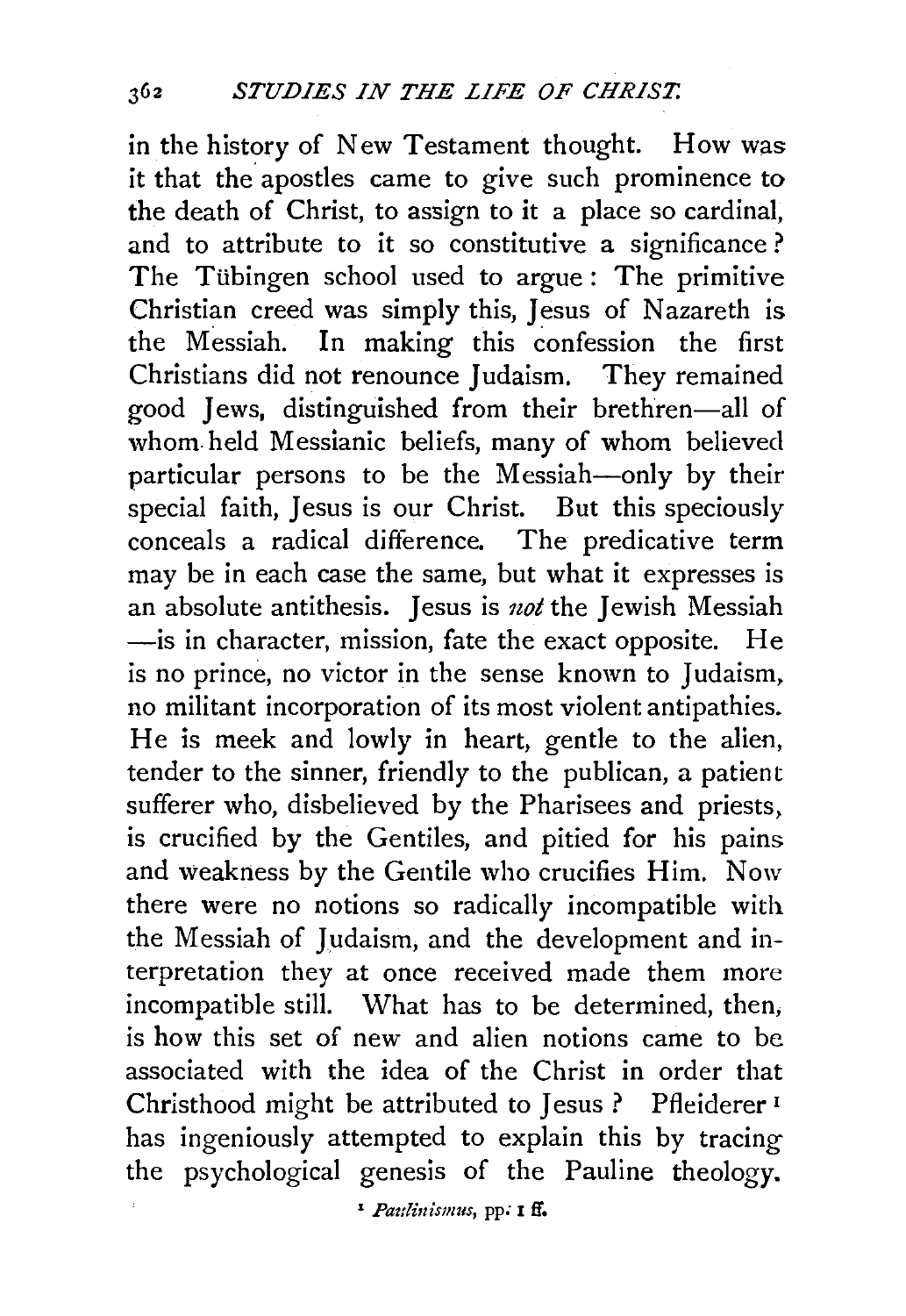Paul comes to believe in the resurrection of Jesus ; that changes his whole mental attitude and outlook. One who has risen from the dead and now lives and reigns must be the Messiah. It was a more wonderful thing to die and to rise than never to die at all. The death as the condition of the resurrection was glorified by it, became with all its passion and pain necessary to it, and therefore to the full and perfect Messiahship. The moment this position was reached Old Testament prophecy came to help out the Apostle's thought. He recalled the idea of the suffering servant of God, despised and forsaken of the people, bearing their sins, carrying their sorrows, for their sakes stricken, smitten, and afflicted, yet by his very patience and self~sacrifice redeeming Israel and working out for him a nobler and holier being. The attributes and achievements of this servant Paul transferred to Jesus, and so gave a new significance to his passion and death, and planted Him in a relation to Old Testament prophecy that made Him at once its fulfilment and Messiah.

Now, all this is clever, ingenious, subtle; indeed, exceedingly so; but-it is not historical. Grant that it explains the genesis of the Pauline theology, what then? Greater things are left unexplained, and things that are necessary to explain it. There is the power of this ingeniously analyzed and derived doctrine over the hearts and minds of men, Gentiles as well as Jews. It did not strike them as a dogma strongly marked by the idio~. syncrasies of an intensely Hebraistic nature, working with scholastic tools and combining old convictions with a new belief; but it came to them as a revelation of God. It was not the theology of Paul that converted men and created Churches, but the doctrine of the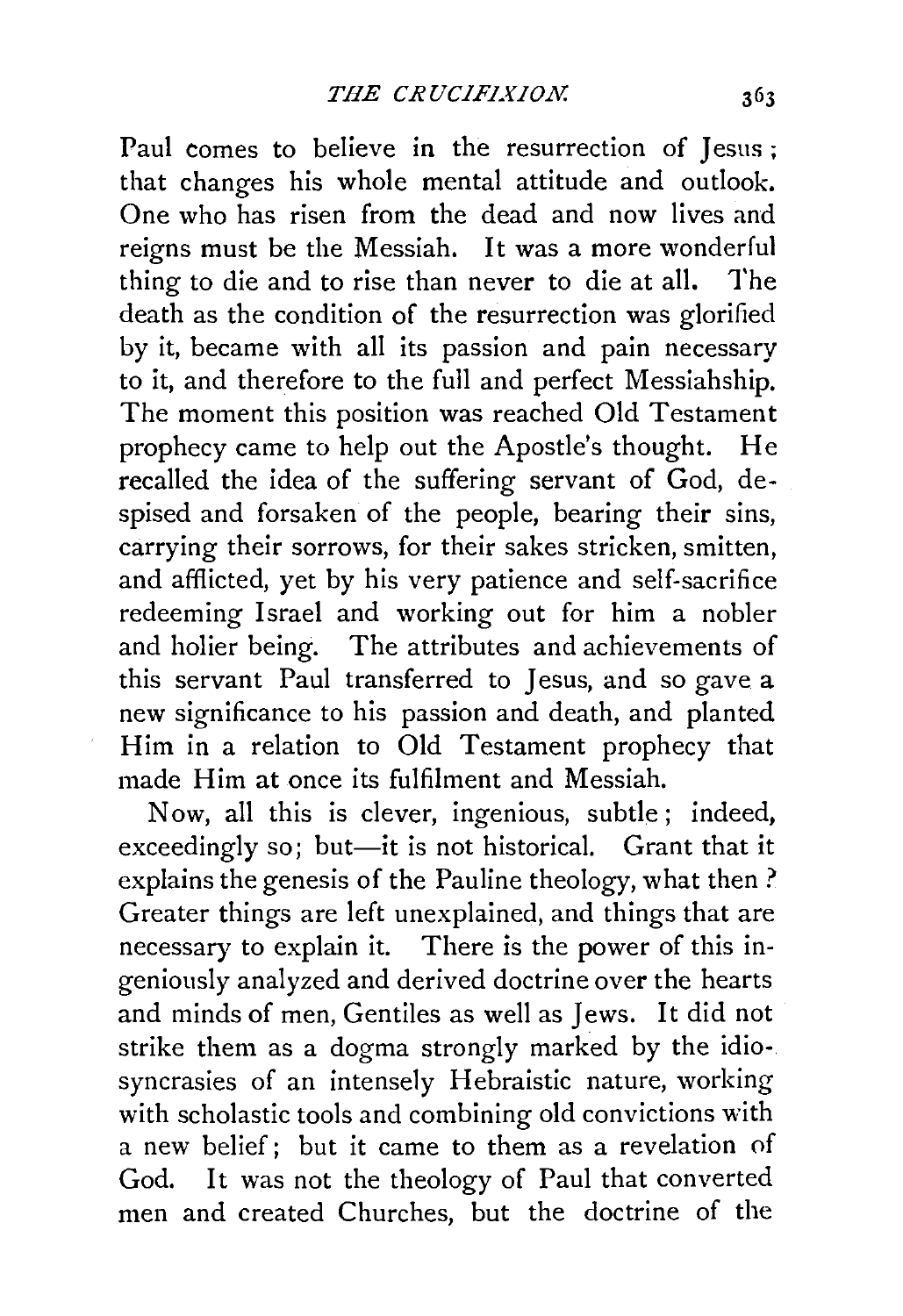cross common to him and the other Christian preachers, The speech to Peter at Antioch, $I$  the confession in the crucial passage in the First Epistle to Corinthians,<sup>2</sup> that by Apollos as well as by himself men had been persuaded to believe, proves that Paul on this point recognized their essential agreement. Then Pfleiderer's evolutional theory might shew how well adapted Paul's theology was to conciliate the *lew* ; but it fails to shew how, with all its adaptation to the lew, it was so deeply offensive to him, and how, in spite of its twofold root of rabbinical scholasticism and prophetic idealism, it was so splendidly real and potent to the Greek. This ingenious theory but helps to throw us the more strongly back on the reality. The passion and death of Christ do not owe their significance to Paul, but to Christ. The Apostle sought to explain a belief he found in possession, but the belief was created by the Person in whom, he believed. The ideas as to the death of Christ current in the primitive Church were Christ's ideas. He is here the creative Presence; his Person dignifies the death ; his words interpret it.

It is necessary, then, to reach Christ's own idea of his death and what it was to be, and then see how He realized it. He early anticipated his death, knew that without it He could not be faithful to Himself and his mission. Its scene was to be *Jerusalem*, its agents " the chief priests." 3 Its place and meaning in his history were typified to the imagination of the Evangelists by the Transfiguration.4 Just about the time when He began to speak of it openly, Moses and Elias, the founder and reformer of Israel, the representatives

 $E^2$  Gal. ii. 14 ff.  $\qquad \qquad$   $\qquad$   $\qquad$   $\qquad$   $\qquad$   $\qquad$   $\qquad$   $\qquad$   $\qquad$   $\qquad$   $\qquad$   $\qquad$   $\qquad$   $\qquad$   $\qquad$   $\qquad$   $\qquad$   $\qquad$   $\qquad$   $\qquad$   $\qquad$   $\qquad$   $\qquad$   $\qquad$   $\qquad$   $\qquad$   $\qquad$   $\qquad$   $\qquad$   $\qquad$   $\qquad$   $\qquad$   $\qquad$ <sup>3</sup> Matt. xvi. 21. **4** Matt. xvii. 1-13; Mark ix. 2-7; Luke ix. 28-35.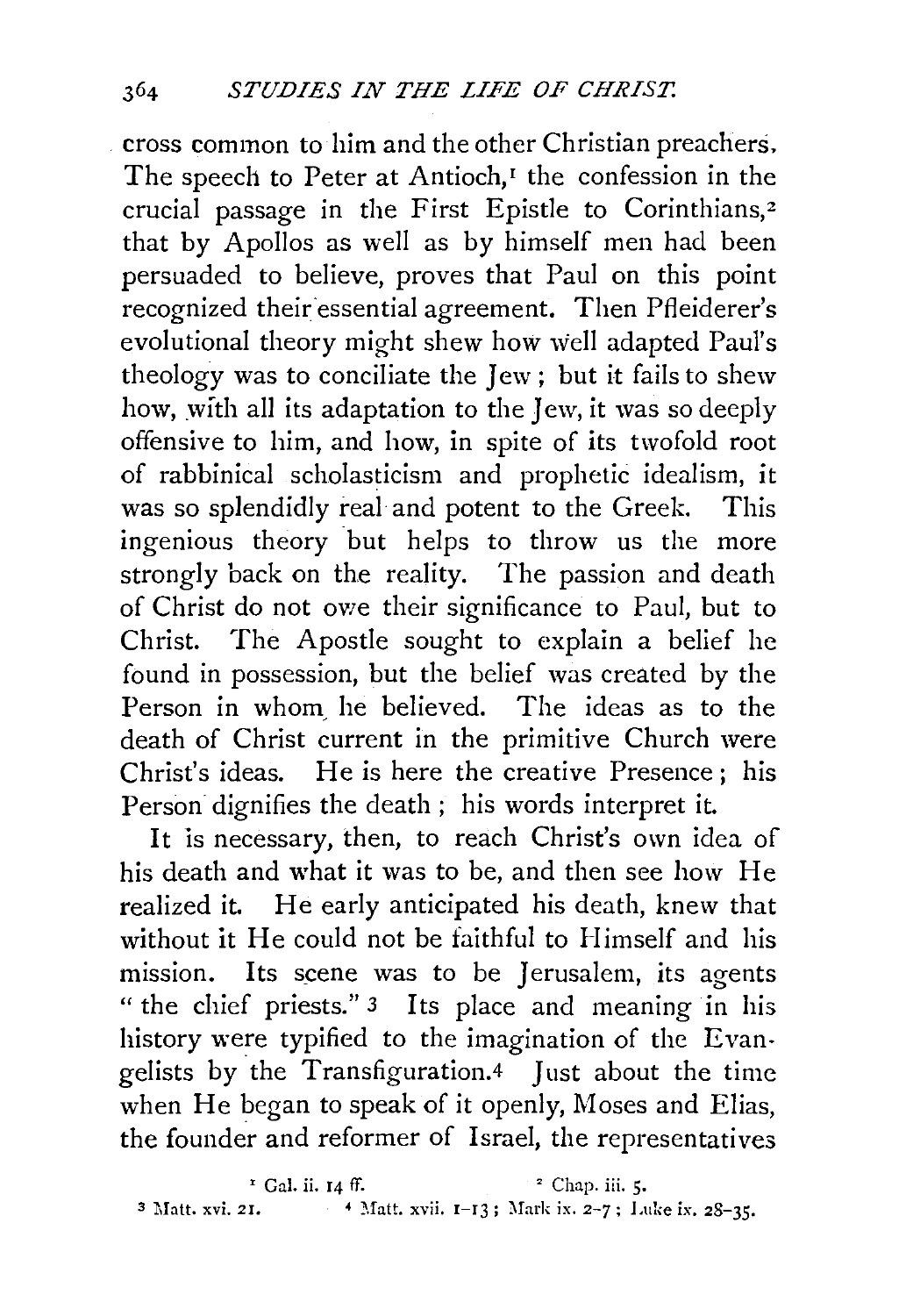·of the Law and the Prophets, appeared to Him. "The decease which He should accomplish at Jerusalem" they approved; their approval was ratified by Heaven and symbolized by the glory which changed " the fashion of his countenance" and made his "raiment white and glistering." The idea so expressed is evident : the death is to perfect his work and make it the fulfilment alike of Law and Prophecy in Israel ; though it may seem to shame, yet it is to exalt and transfigure Him; though it may be worked by human hate, yet it pleases and glorifies God. And these ideas penetrate all Christ's references to it. He is the gift of God, sent into the world that the world through Him might be saved.<sup>1</sup> He is the Good Shepherd who giveth his life for his sheep.<sup>2</sup> His death is to be so rich in Divine meaning and power as to draw al1 men unto Him. And these thoughts possess Him the more the nearer He comes to death. They receive fullest expression in the words that institute the Supper, in the Supper He institutes. Its symbols perpetuate the mind of One who believed that He died for man, shed his "blood for many for the remission of sins." 3

But now we must see how Christ realized his own idea of what his death was to be. In order to this we must study Him in the article of death. And, happily, in it He stands, as it were, clear in the sunlight. It is not here as in the trial, where the shadow cast of man almost hides Him from our view, save when by the graphic hand of John He is drawn forth from the shade and set living and articulate before our eyes. But now in death and on the cross He fills the eye and prospect of the soul, the shadow of man only helping the better'

<sup>1</sup> John iii. 16, 17. <sup>2</sup> Ibid. xi. 11. <sup>3</sup> See THE EXPOSITOR, vol. x. pp. 49-51.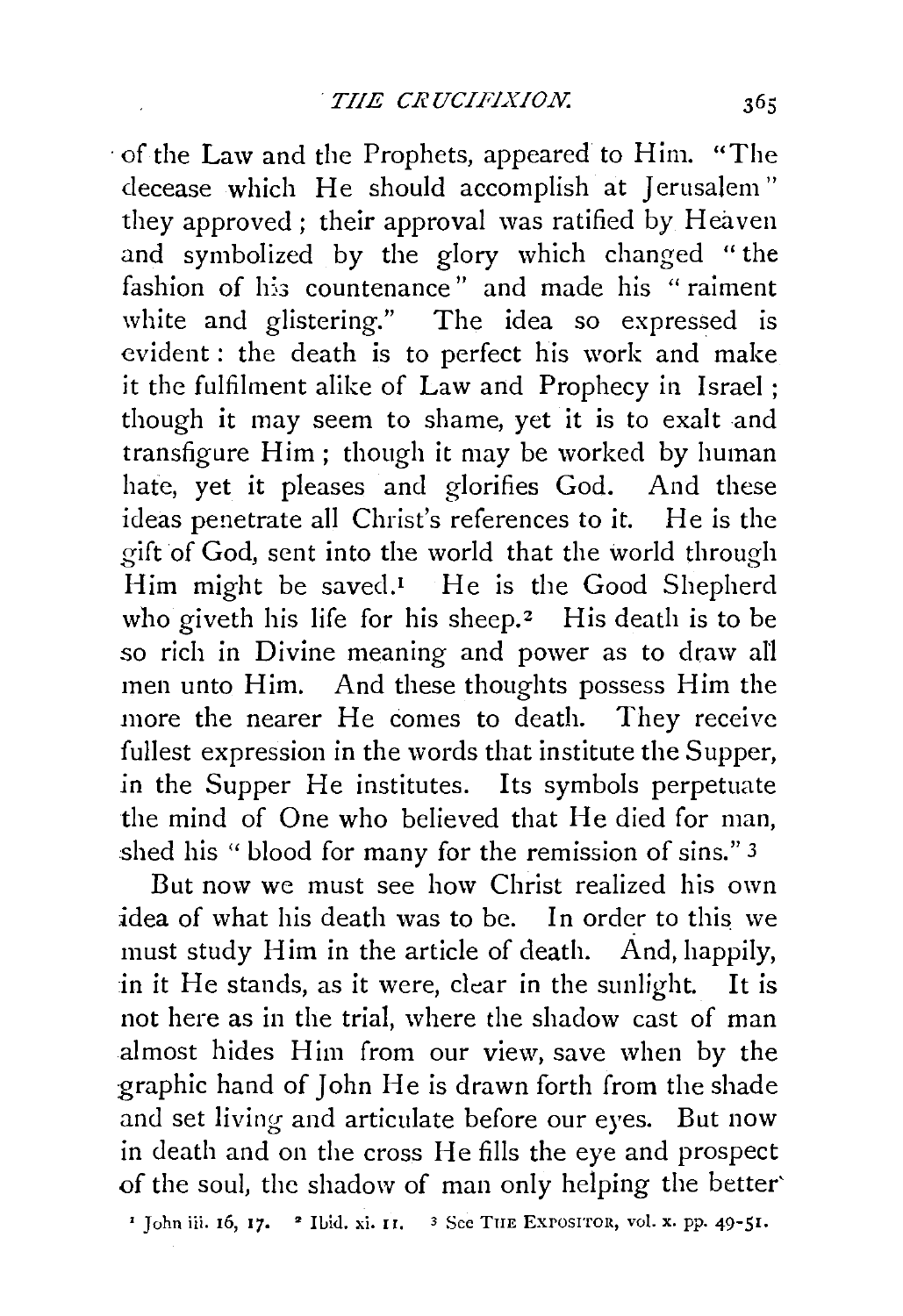to shew Him clothed with a light which makes the very place of his feet glorious. In those last hours how dignified his silence, how Divine his speech, how complete his self-sufficiency! Round Him there is fretful noise, in Him there is majestic calm ; about Him violence, within peace. In his last extremity, when man's faith in Him has perished, He knows Himself, and dies, while He seems to men the vanquished, the conscious Victor of the world.

In every moment of the Passion Jesus stands before us as the calm self-conscious Christ. He knows Himself, and no event can unsettle his knowledge or disturb his spirit. The hour of greatest prostration is the hour of supreme solitude; where He was most alone there He felt most awed by the magnitude ·of his mission and the issues it involved. But man's action, however fierce and fatal, failed to touch the quietness and the assurance which possessed his soul. The priests and the people, Herod and Pilate, were all depraved by the trial ; no one of them was after it as good as he had been before. Successful crime, disguised in legal or patriotic and pious forms, is more injurious to the moral nature than crime ineffectual and confessed. Judas was happier in his death than Caiaphas or Pilate in his life. The priest would henceforth be more a man of subtlety and craft, the readier to use his sacred office for selfish and immoral ends. The governor would be a man less upright before his. own conscience, fallen deeply in his own regard, less . careful of justice, more respectful to astute strength, more fearful of the intrigue that could create a tumult, and might work him grief. But the trial had not broken Christ's spirit or lowered his judgment of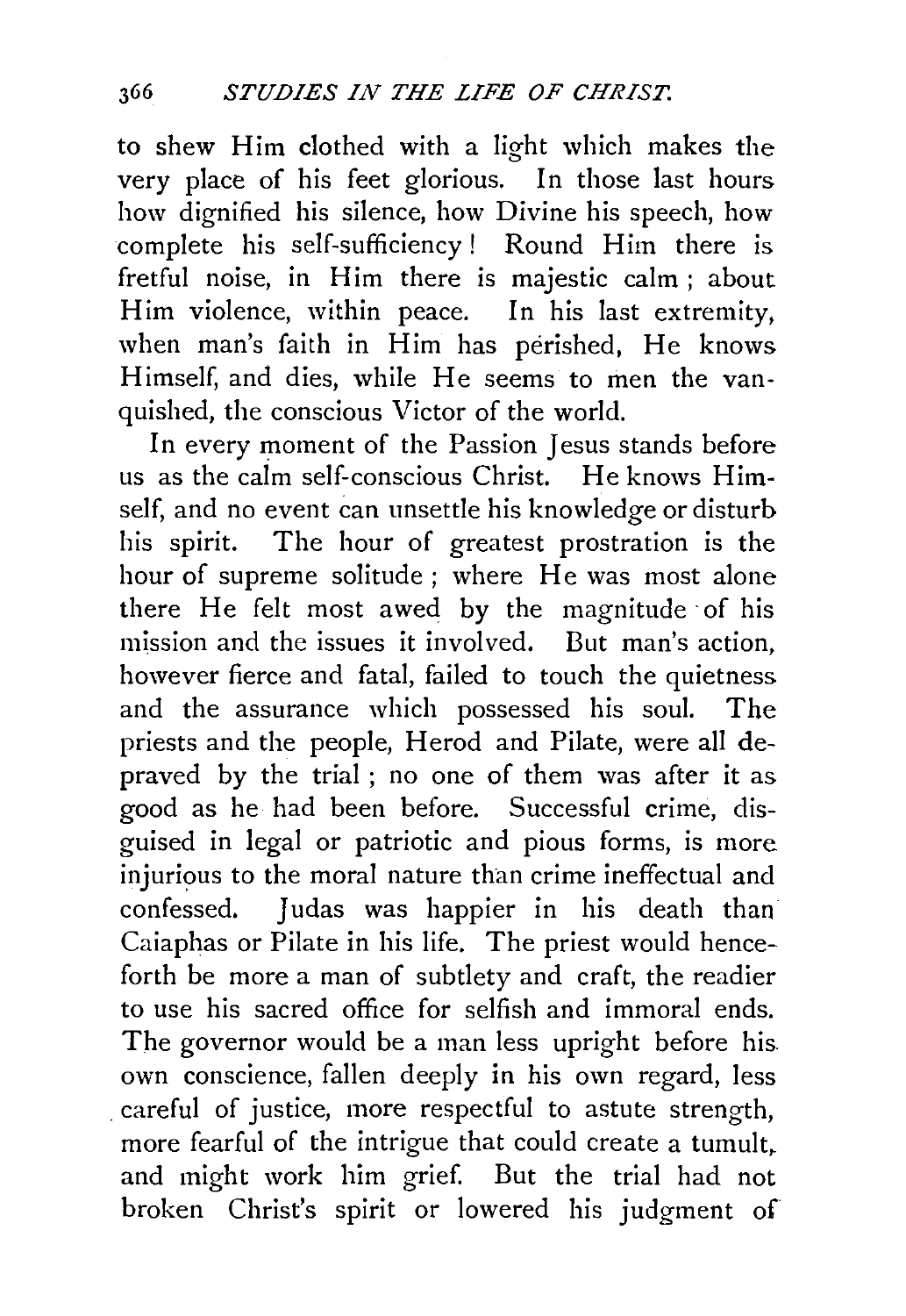Himself, had only made Him the more clearly and consciously the Messiah. The mockery, the scourging, the presentation to the people, did not make Him in his own eyes any the less the Christ. We feel the almost infinite impertinence in Pilate daring to pity and patronize and, in his obstinately vacillating way, seek to save Jesus; but He was too lofty to feel the impertinence, was too surely the King to feel as if anything could deny or destroy his kinghood.

And this serene consciousness of his Divine dignity and mission He carries with Him to the cross. He does not go to it as one condemned, or as one who feels evil mightier than good. He is not despondent and reproachful like conscious virtue driven vanquished before victorious vice. Luke enables us to see Him as He emerges from the trial on his way with the cross to the crucifixion.<sup> $I$ </sup> The men around Him are brutal enough, but the women leave Him not unpitied. The once loved but now forsaken, round whose name so many hopes had gathered, of whose deeds so many praises had been spoken, they cannot now dislike or despise. The contrast of his present misery with his past fame only the more appeals to their imaginative sympathies, and, womanlike, it is the mother they pity even. more than the Son. But an object of pity He cannot allow Himself to become. His lot is not one to be bewailed or lamented—theirs is who are working his death. There is nothing pitiful in his sufferings as He bears them, though much to pity in those by whom they have been inflicted. The standpoint is not subjective or egoistic, but objective and universal. He does not need compassion, but is able to give it.

1 Luke xxiii. 26-3 I.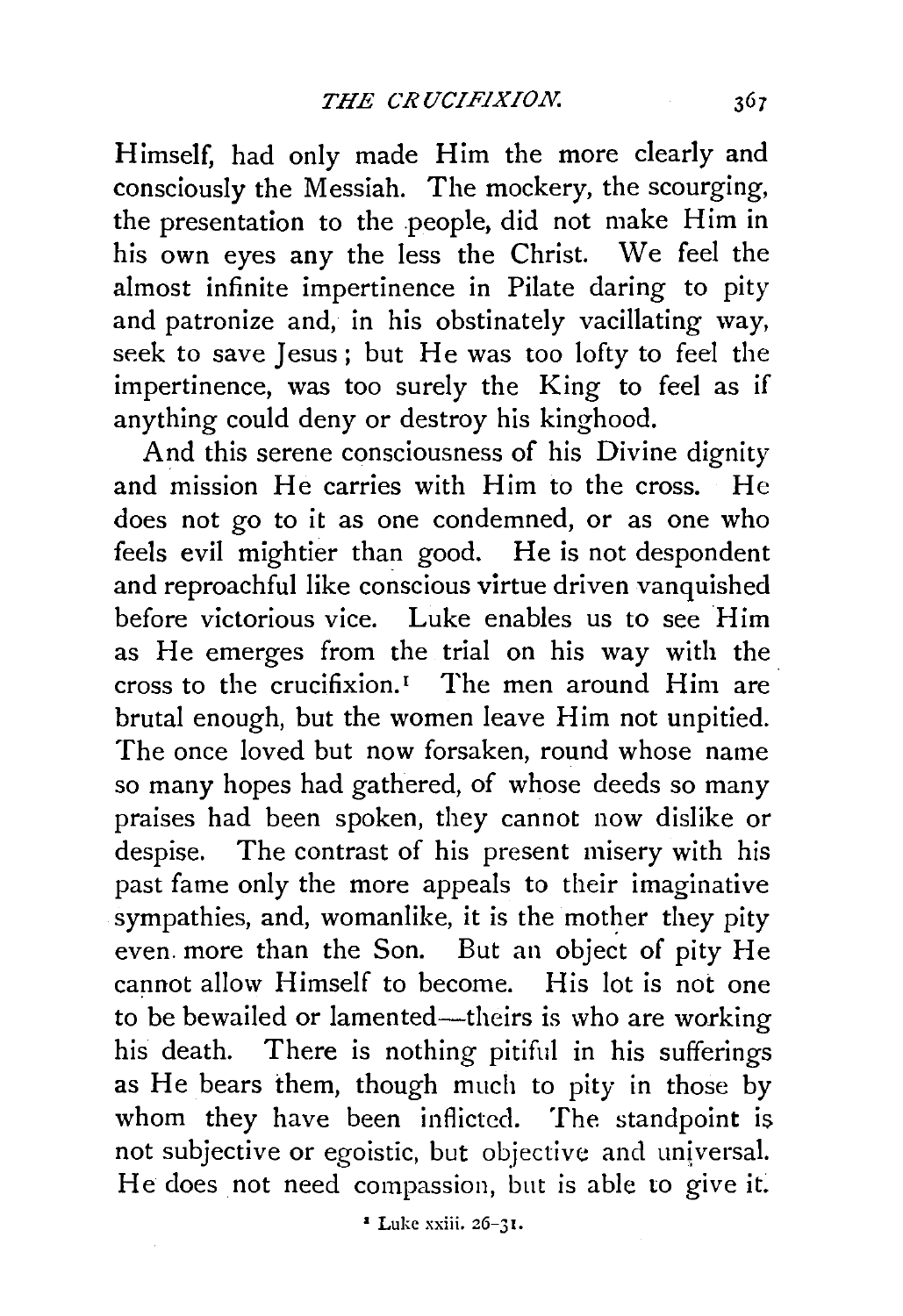Suffering can be to Him no ultimate evil, is rather the condition of perfect obedience and perfect power. But to the men that. work it it must bring ill. The last calamity to the doer of a wrong is complete success in doing it, for then it becomes a challenge the Righteousness that rules the world cannot allow to go unaccepted. And retribution cannot always touch the guilty and spare the innocent. The guilty so contain the innocent, so act and speak for them, that they become, as it were, incorporated, participators in the crime and in its fruits. All this is most apparent to the mind of Christ. There has been a national sin, which must have national consequences, and the calamities which come of criminal folly shew no mercy to those who have been neither criminal nor foolish. And the heart of Christ is touched not at the thought of Himself, his wrongs, and his sufferings, but at the thought of the innocent who are to suffer with and through the guilty. " Daughters of Jerusalem," He says, "weep not for me, but weep for yourselves, and for your children." And then, in language which recalls his later and prophetic discourses, He tells what the end is to be. Two pictures stand before his soul, one grimly real, the other finely ideal. He sees a besieged city, gaunt famine and hungry pestilence in its homes, fierce and fanatical factions in its councils, impotence in its hands and on its ramparts; while despair has turned the mother's love to misery, and•made the barren seem blessed, and the warrior's courage to the despondency that covets death to escape defeat. This is the picture of what is to be; the answer to the cry, " His blood be on us and on our children."<sup>1</sup> Then beyond it He

<sup>1</sup> Matt. xxvii. 25.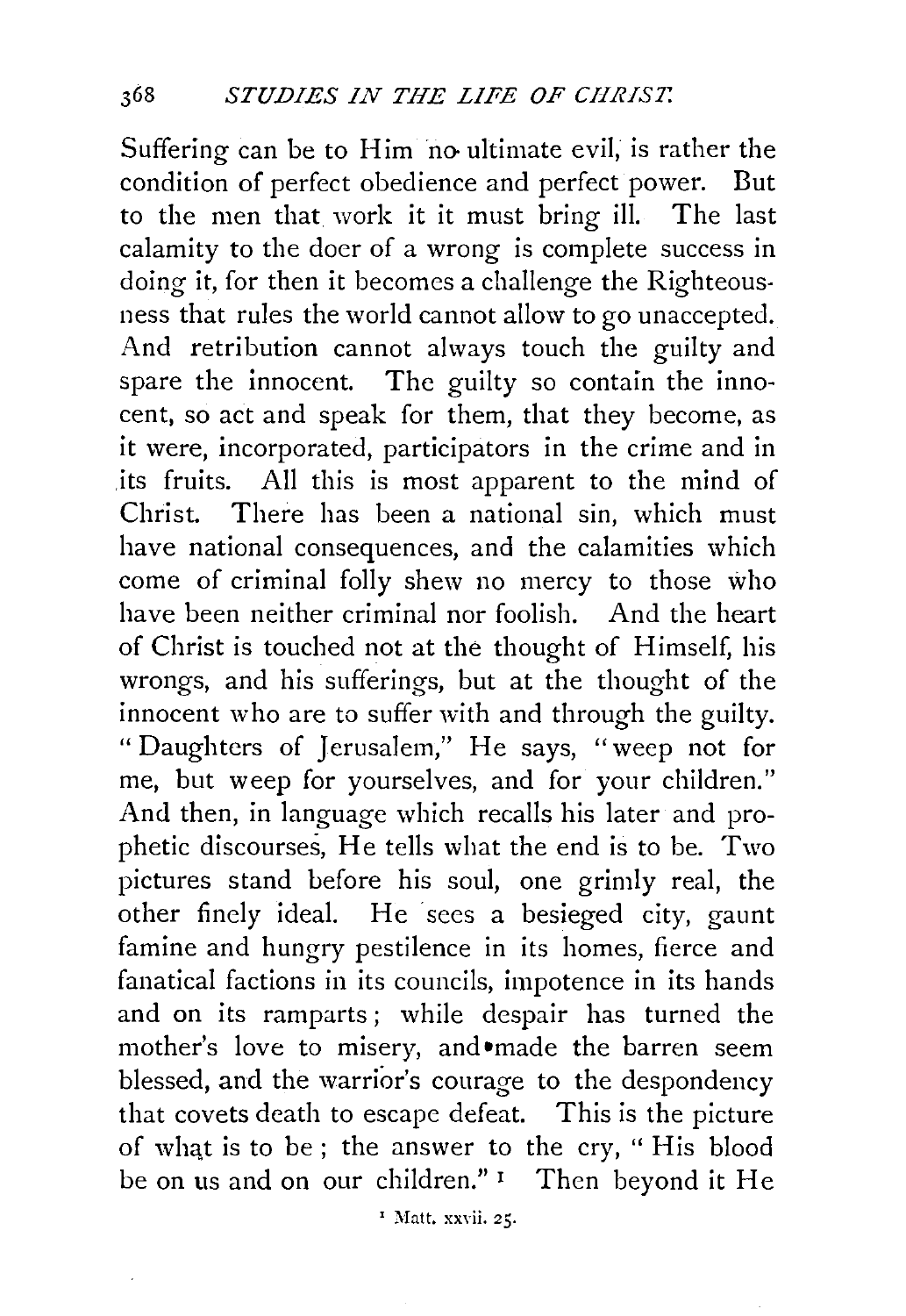sees another vision-two trees, one of ancient growth, immense, many-branched, umbrageous, but utterly dry and decayed, its vitality spent, its glory almost gone; the other, green, young, sapful, a tree that has sprung from the roots and grown under the shadow of the older and vaster. Wisdom had said, "Spare the green; let the withered perish that the vigorous may live." But craft and passion struck down the green that it might underprop the dry; yet all in vain. Trees live not by being propped or girded, but by their own vital and inherent energies. The fate of the green tree will only make the fall of the dry more utter and inevitable. Here is the ideal picture. Christ is the green tree, Judaism is the dry. He must be sacrificed that it may be saved. But Nature laughs at the cunning of man; in her realm there is only room for the living; and he who seeks by destroying the living to preserve the dead will find that Nature disdains his sacrifice, and, in her own beneficently inflexible way, reserves what ought to live, removes what must die.

Jesus, then, even while He bears the cross, knows Himself to be a source, not an object of pity ; able to compassionate, not fit to be compassionated. The evil that was being worked in selfish fear was an evil to its workers, not to Him. In the bosom of their future there was lying the most calamitous retribution ; in his the most enduring glory and power. The dry tree which was to be burned with fire unquenchable needed pity ; the green tree, which no flames of their kindling could consume, needed it not. And this consciousness waxed rather than waned under the experience of the cross. It was a kindly Jewish custom, unknown to the harsher Romans, to mitigate the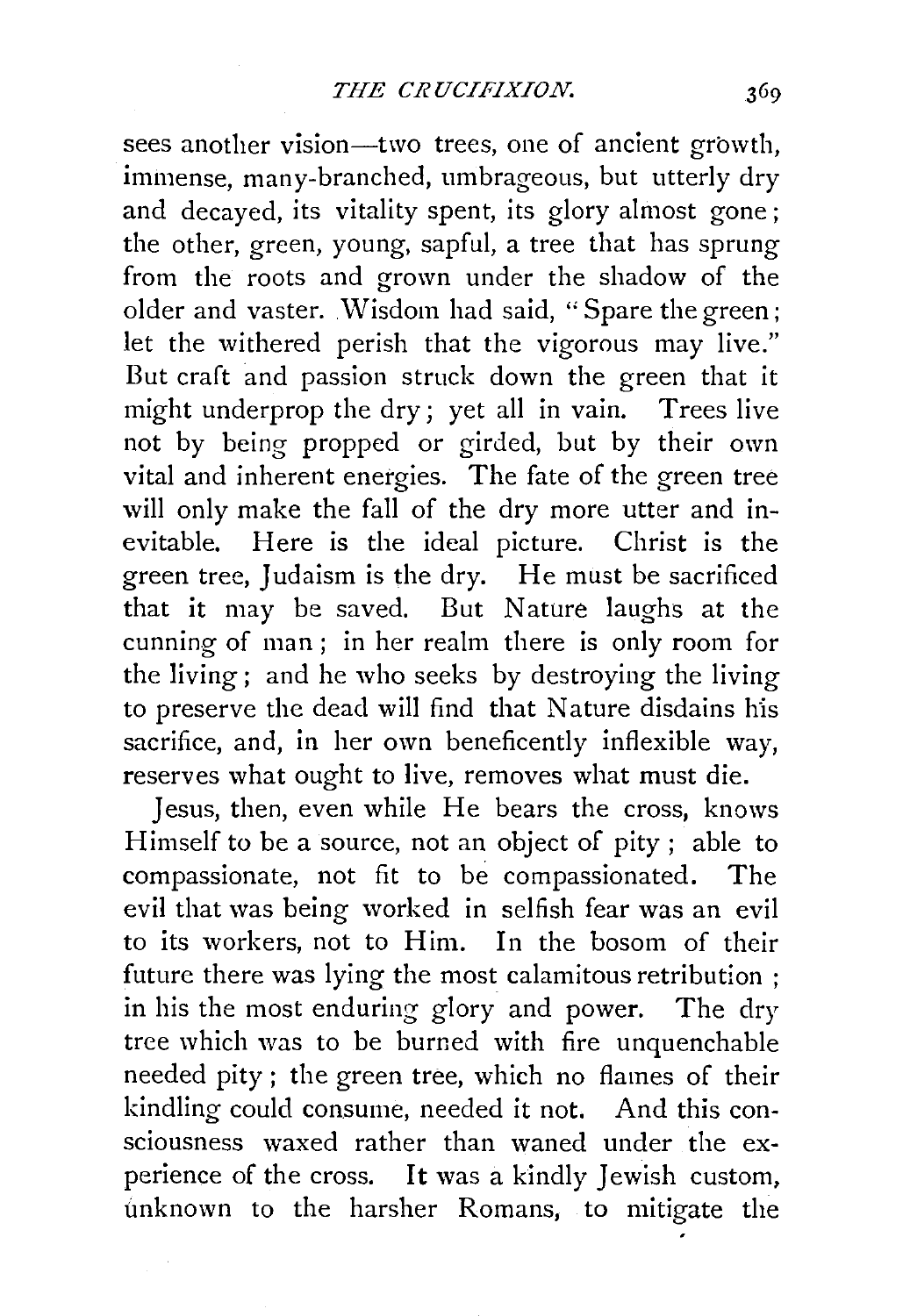agonies of crucifixion by giving a stupefying drink to the condemned. But when, in conformity with the custom, drink was offered to Jesus, He refused it.<sup>1</sup> His death was of too universal significance to be suffered in stupor. He must know both dying and death ; conquer not by drowned senses but by victorious spirit. And the spirit stands before us incorporated, as it were, in its own words. Jesus uttered seven sayings on the cross—three in the earlier stages, while the tide of life was still strong; four in the later, while life was painfully ebbing away. The first concern his relations to the men and the world He is leaving, the second concern his relations to God and the world He was entering. Together they shew us how Christ in this supreme moment was related to God and man.

The three sayings of the earlier period form a beautiful unity, shewing Christ first in his universal, next in his particular relations to the guilty, and then in his personal relation to the true and saintly. The first saying is like the tender echo or Amen to the reply to the weeping women, is the perfect expression of compassion for the guilty and pity for the innocent who were to suffer after and for them, In his supreme hour self, in a sense, ceased to be, and Christ was sublimed into universal love. He had no tear for his own sorrows, no lament for Himself as forsaken, crucified, dying. His grief was for those wicked enough to crucify the Sinless, to sin against the light. Before Him lay the city, white, beautiful, vocal with religious songs, busy with festive rites and preparations for solemn sacrifice, but its heart defiled with blood, a bond

<sup>1</sup> Matt. xxvii. 34; Mark xv. 23.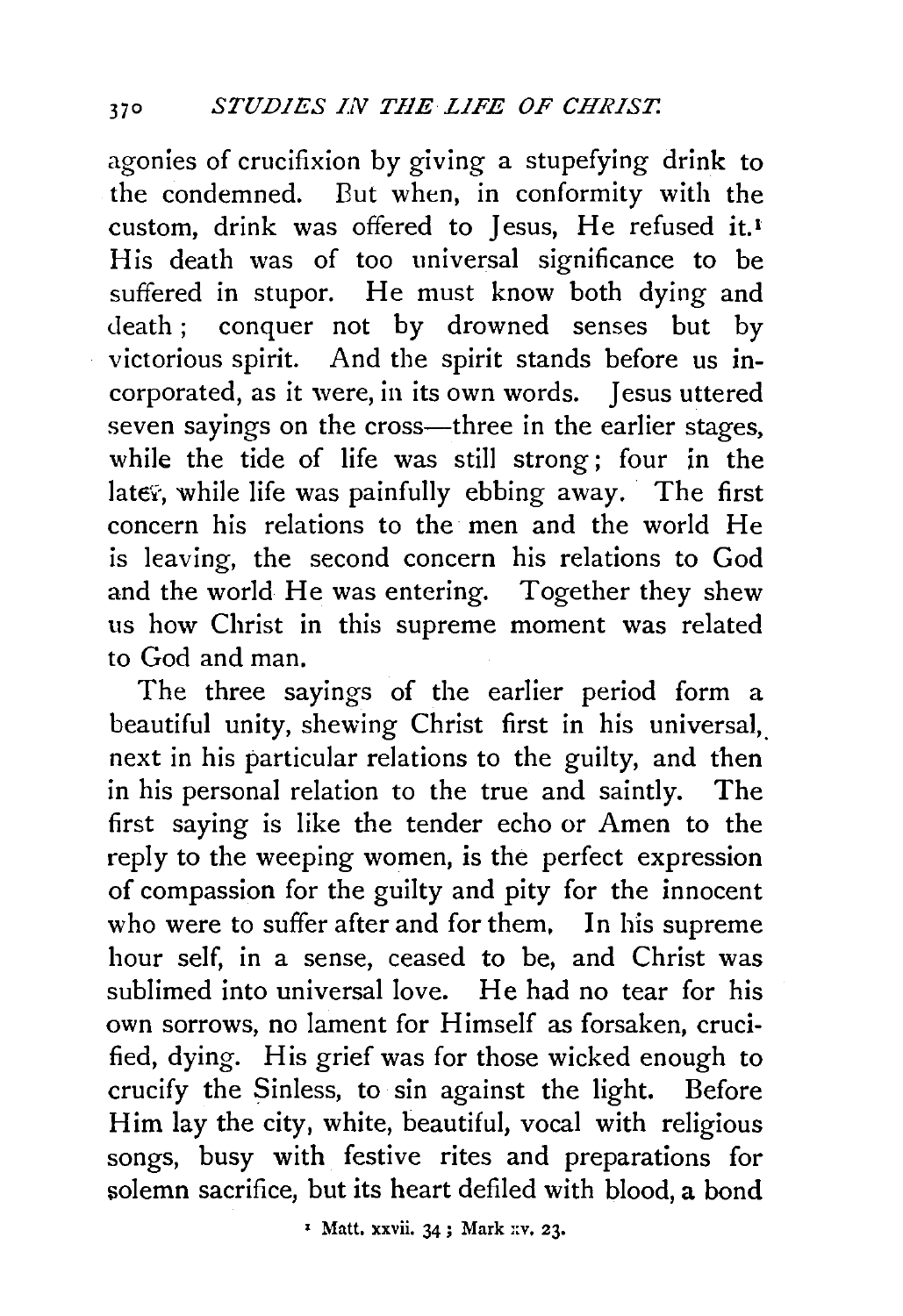of invisible darkness lying across its radiant sunlight. Round Him were the priests and scribes and people untouched by pity, spiteful while their noble enemy was in the very article of death, crying at Him in mockery, " He saved others, himself he cannot save." "If he be the king of Israel, let him now come down from the cross, and we will believe him." I And their from the cross, and we will believe him."  $I$ blindness, their guilt, their insensibility even to sensuous pity, filled his soul with a compassion that could only struggle to his lips in the cry, "Father, forgive them, for they know not what they do."<sup>2</sup> The flight from man to God, the sense of the Divine paternal presence amid the desertion of man, is most beautiful. The prayer, "forgive them," is the finest blossom of his own teaching, what makes forgiveness of enemies a reality to all time and a possibility for every man. It was the creation of a new thing in the world-love deeply wronged daring to love, unashamed, in the face of the enormity that wronged it; arid the new was to be a creative thing, making the apotheosis of revenge for ever impossible. But the miracle of tenderness is the reason—" they know not what they do." Passion is blind, hate sees only the way to gratification, not whither it tends or what it means. Christ does not extenuate the ignorance, but He allows the ignorance to lighten the sin. It does not cease to be a sin because done in ignorance—the very ignorance is sin  $-$ but Christ wishes, as it were, that every thing personal to Himself should perish from the Divine view of their act. The prayer may be said to embody the feeling of God as He looks down upon man, sinning in fancied strength, heedless that Omnipotence lives, Omniscience

*'* Matt. xxvii. 42. • Luke xxiii. 34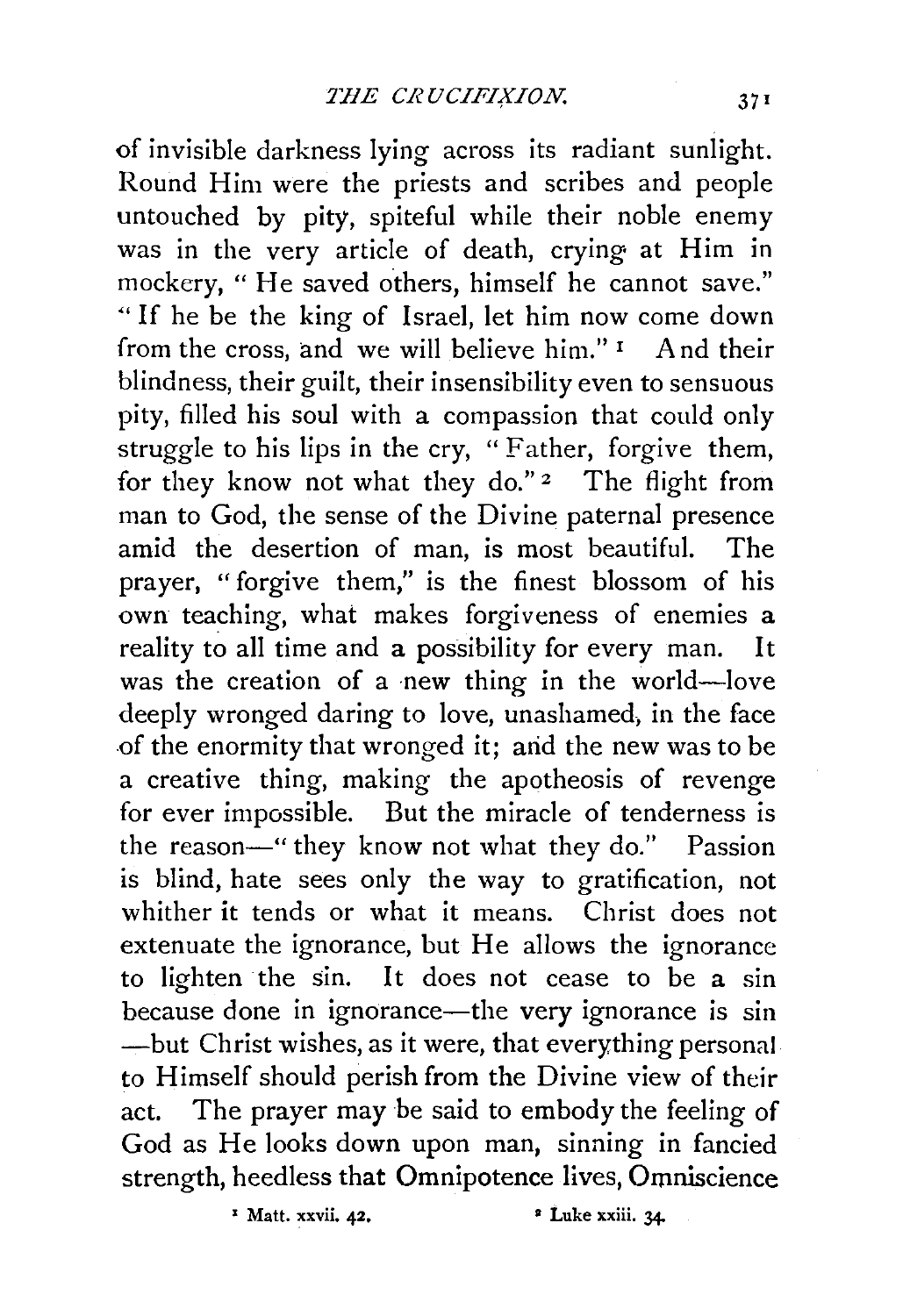watches, and Righteousness rules, just as in the crowd about the cross we see man, untouched by the wondrous Divine pity, going on his mocking way, vengeful to the bitter end.

The saying that expresses his particular relation to the guilty is also peculiar to Luke.<sup> $I$ </sup> The priests, no doubt, thought it a happy stroke of policy to place Jesus between the two thieves. Association in death · was the nearest thing they could get to association in guilt. It made it impossibleto deny that He had died the death' of the guilty with the guilty. The men who had loved Him could not recall his life without also recalling his death; but the one was so steeped in horror that they would be willing, in order to escape it, to forget the other. The death on the cross and between the thieves was sure to break the beautiful image of his life, and make it a thing too hideous to be loved, too horrible for memory. But Mephistopheles is most foolish when most cunning; his subtlest are his least successful deeds. The transfiguring force in Christ compelled their wicked design to speak his praise. Their fine combination became an acted parable, a living symbol of Christ's action in time. The inmost nature of the men beside him blossomed at his touch. The one thief was possessed by the spirit of the multitude, the other was penetrated by the spirit of Christ. The first mocked with the mockers, felt no sanctity in death, no awe in its presence, no evil in sin, dared, though stained with many a crime, to associate himself with the Stainless, and demand with cool profanity, "Save thyself and us." The second, like one who *sits* in the shadow of eternity and gropes that he may touch the hand of

 $*$  Luke xxiii. 32, 33, 39-43.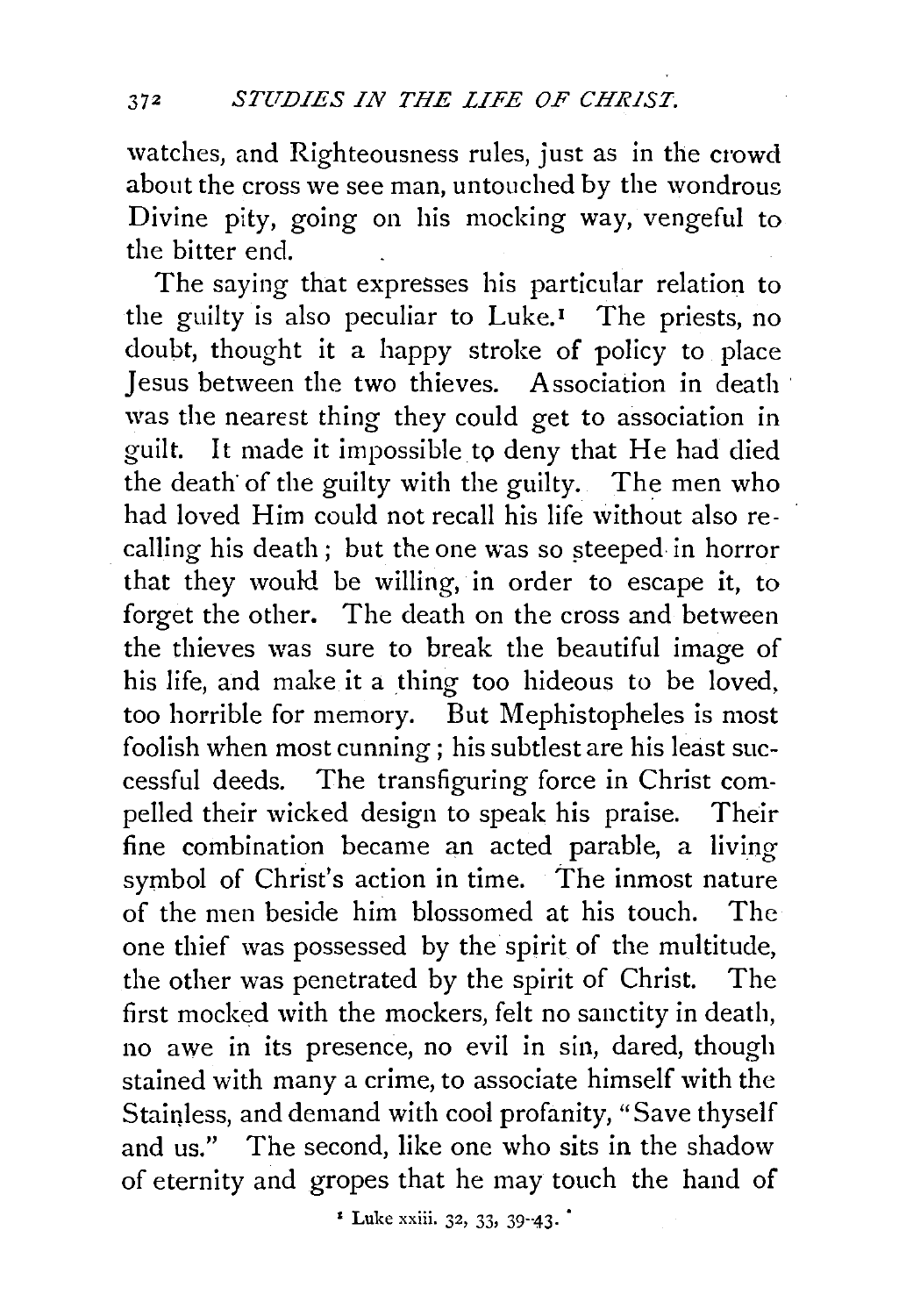God, feels that men who are " in the same condemnation " ought to be sacred to each other, knows himself to be justly, while Jesus is unjustly, condemned, believes that one who is condemned for his very goodness, and is so good as to be gracious to the men who condemn Him, must be indeed the Christ, the very gentleness of God come to live and suffer in soft strength among men. And so he prays Jesus to remember him when He comes in his kingdom, recognizing the Messiah in the very article of death. The answer is extraordinary -"To-day thou shalt be with me in paradise." Christ is serenely conscious of his dignity. The cross has not shamed Him into silence as to his claims. He knows Himself to be the Son of God, that He has. paradise before Him, that He has the right and the might to save. Perhaps in no other saying does Jesus so strongly witness to Himself as the Christ. In beautiful silence He hears the railer, leaving him to be reproved by the echo of his own words; in beautiful speech He answers the prayer of the penitent, and promises more than is asked. Was the promise but an empty word ? The heart of the ages has confessed, if Jesus was ever real it was now. He who after such a life could so speak in the face of death to. the dying must hold the keys of paradise; and if He could open it then, what must He be able to do now?

But more than the guilty demanded his care. At the foot of the cross stood a group of women, in its heart the mother of the Crucified, by her side the disciple Jesus loved. The tearful face of the mother touched her Son, and called up perhaps visions of childhood, memories of the happy home at Nazareth, where care dwelt not, and love brooded, and the shadow

VOL. XII.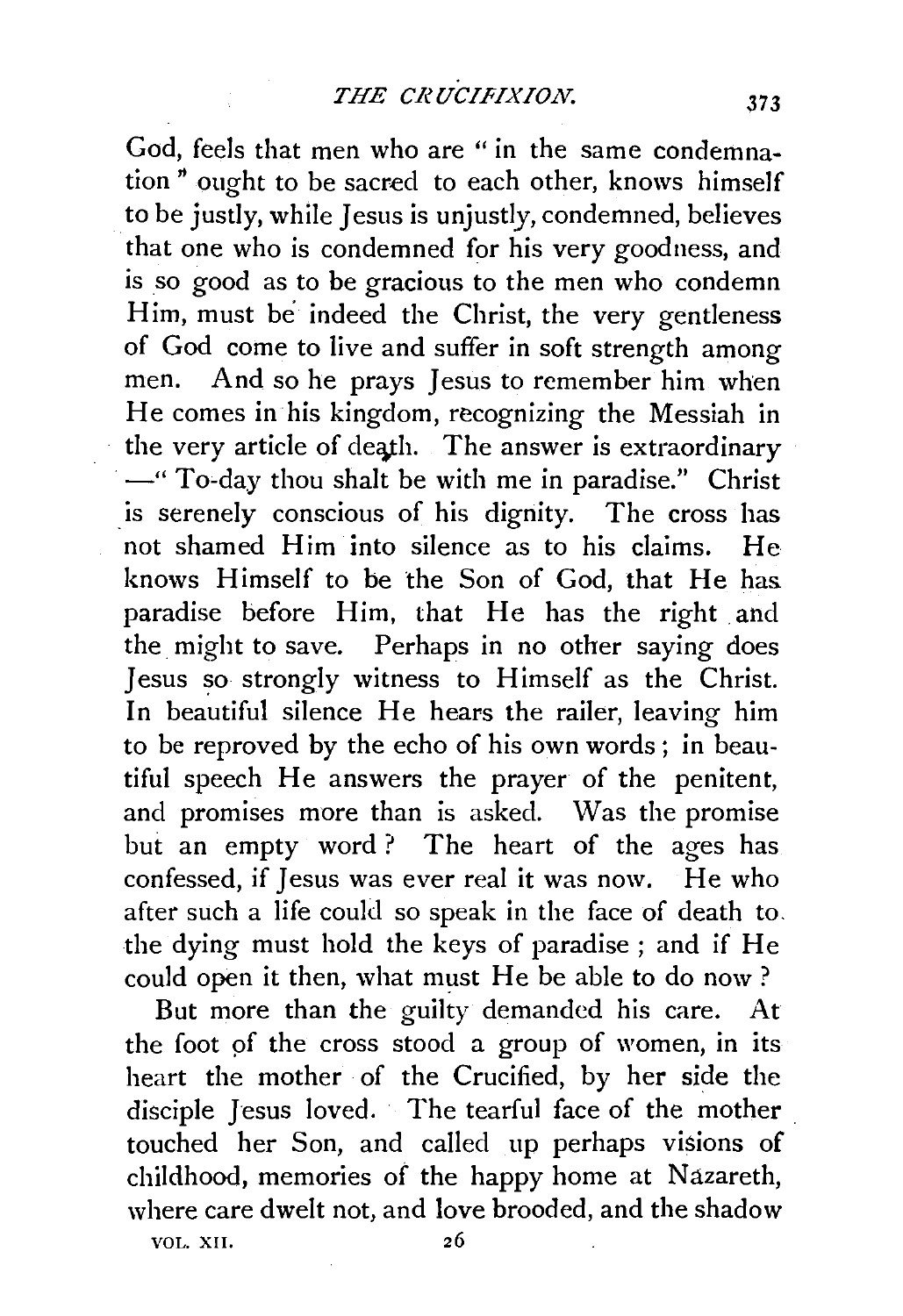of the cross was too distant to dash the sunlight that streamed over all. But the visions of the past died before the sight of the present. Before his mother's agony He forgot his own. The look of desolate and ravished love, of the despair that had quenched her once splendid hopes, of horror at the loneliness that was creeping into and poisoning her very life, pierced Him to the heart. He seemed to feel what it was to a mother so to lose such a Son; and so with richest tenderness He gave her one she could love for his sake, who himself would be comforted in loving the mother of the Master he loved. " Woman, behold thy son!" was his word to Mary; "Son, behold thy mother!" his charge to John. The world has loved Him the more for his filial love, and feels maternity the holier for his dutiful and beautiful Sonship.

But now we must consider the four sayings of the later period of the agony, when the tide of life was painfully ebbing. They fall into two pairs. Of the first pair, the one expresses his physical distress, the other his spiritual desolation. The cry of physical distress is, " I thirst;"<sup>1</sup> the cry of spiritual is, " $M_V$ God, my God, why hast thou forsaken me?" The first is significant of the coming end, and stands fitly enough in the Fourth Gospel, where the very history is an allegory and each event the symbol of a sacred truth. To the mind of John Christ is the Paschal Lamb; at his cry the men about Him who have prepared Him for the sacrifice now make ready for the feast. Their acts are a mockery of the real, a perversion of the true. He thirsts for the consummation,

 $'$  John xix. 28.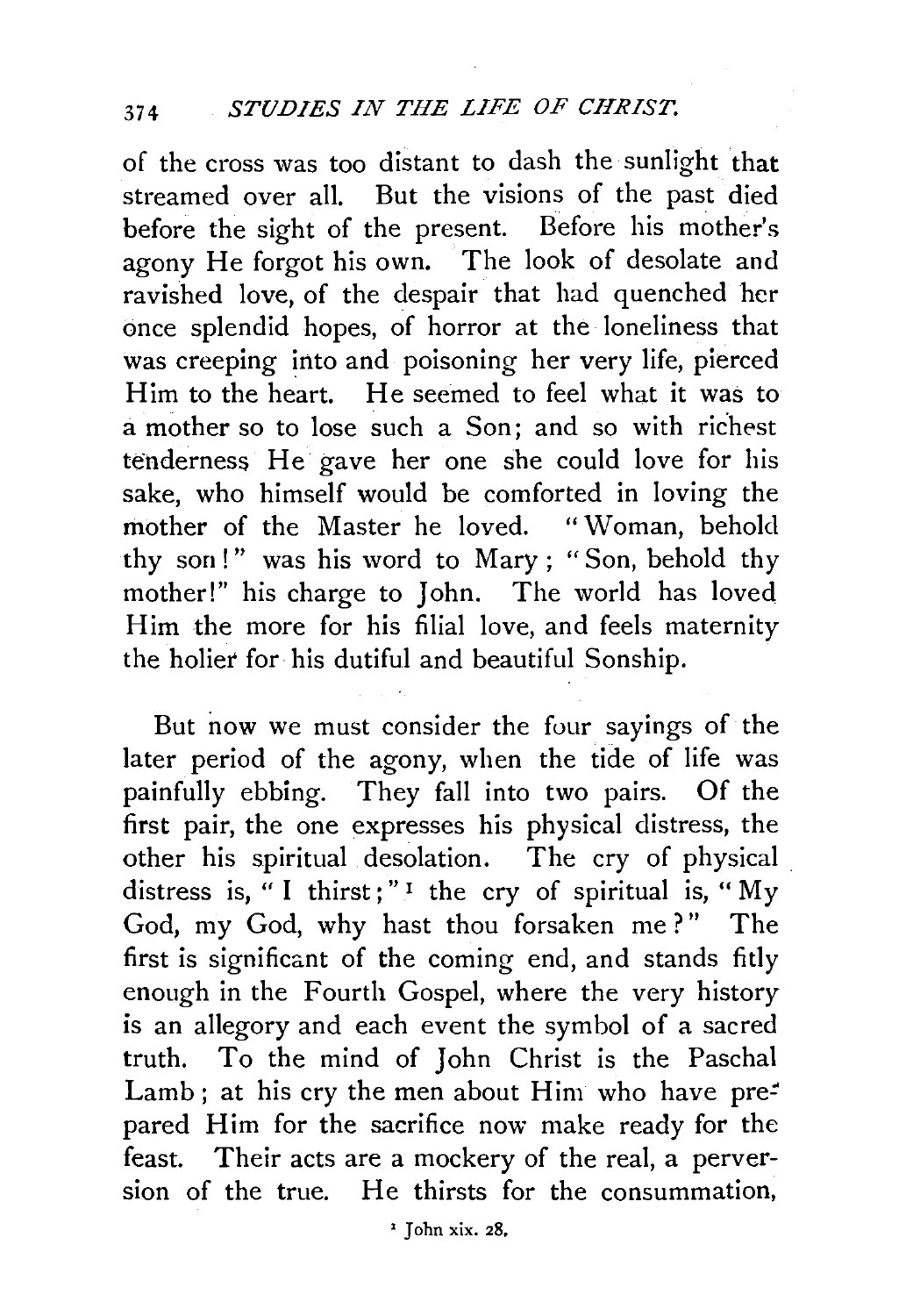and in derision they prepare Him for the end. But the cry of spiritual desolation is of immenser meaning and must be understood if Christ in his death is to be known. Does it mean that at this tremendous moment the Father hid his face from the Son, turning away in wrath from Him as the bearer of human sin'? Does it mean that Jesus was in his darkest hour absolutely forsaken of the Father, left, when his need was sorest, without the light and help of the Divine Presence ? Looked at from the standpoint of system, 'these positions may be affirmed; looked at from the standpoint of spirit, there is perhaps no position more deeply offensive to the moral sense. It introduces the profound est unreality into the relations of the Father and the Son, and empties the most tragic event 'of time of all its tragic significance. Here there can ·have been no seeming, and the cry must be interpreted in the light of principles valid and universal. Here, then, two points must be noted :-

1. The relation of the Father to the mission of the Son. He sent the Son to be the Saviour of the world. The Son came to do the Father's will, made obedience to it his delight. He did ever the things that pleased God, and God was ever pleased in Him. But if the death was necessary to the work, i£ the very obedience -culminated in the cross, how could· it be that the Father would then desert the Son, or turn from Him as from .an object of wrath ? The hour of death was the moment of supreme obedience ; how then could the Love obeyed forsake the Love obedient? If there was reality in the relations of Father and Son, if the work the one .did the other approved, then it was simply impossible that He who is faithful to his love and his promise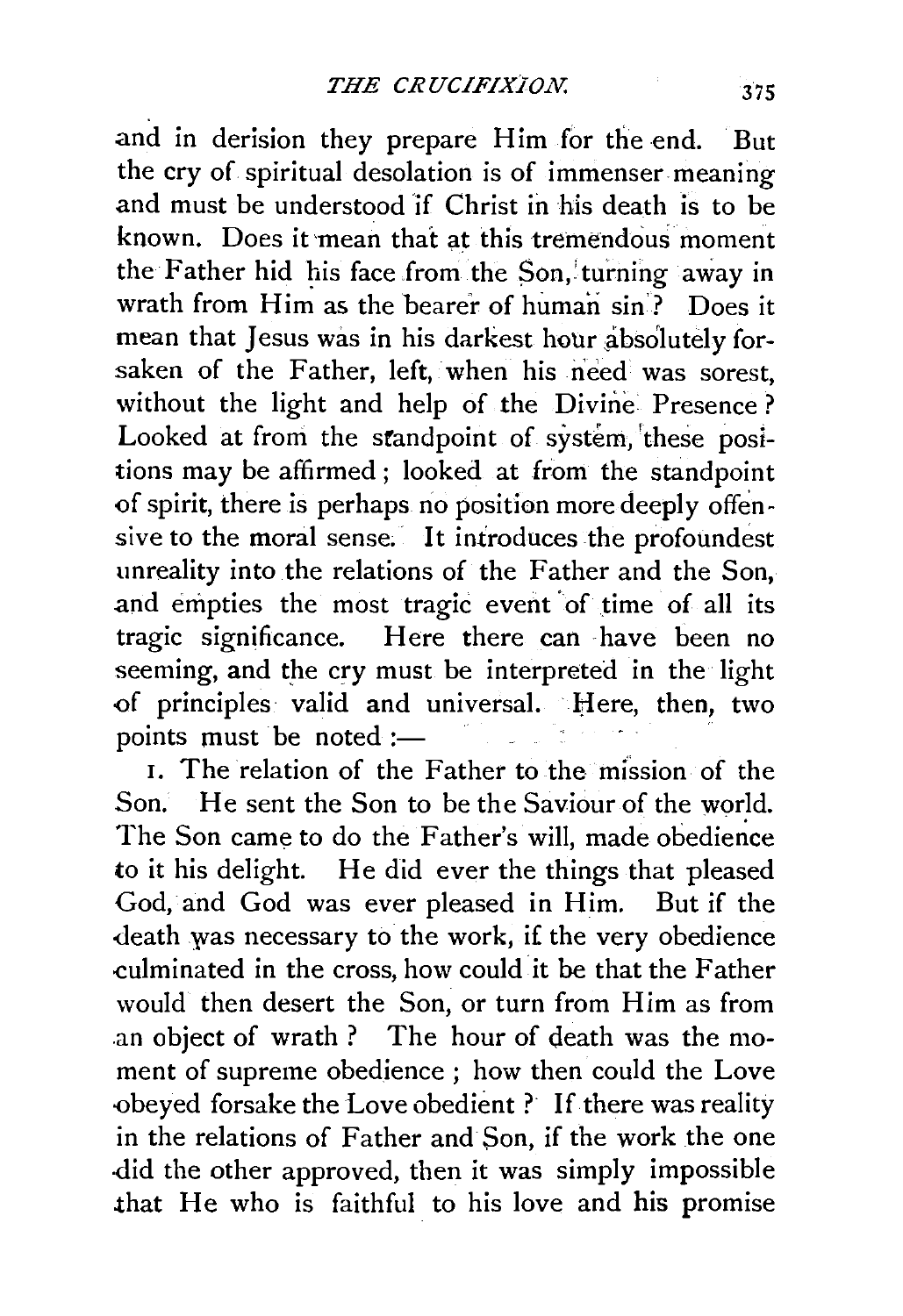could have forsaken the One who most trusted Him in life and trusted Him most of all in death.

2. The person of the Son in relation to the Father. Jesus Christ was a being in whom man could find no sin and God only holiness. His joy in God was. perfect. In Him the union of the Divine and human was absolutely realized. He was in the Father, and the Father in Him. He had a will, but the will was not his own. His words and works were not his, but his. Father's who had sent Him. The union of his being and will, heart and conscience, with God's was so complete as to become almost identity. He lived and  $He$ . died to finish the work the Father had given Him to do.

Now the cry of desertion must be interpreted in the light of these two principles. It cannot stand in canflict with either. It is the solitary cry with despair in it that ever proceeded from the lips of Christ ; but the despair was the child of human weakness, not of Divine conduct. He went into his sorrow deserted of man, yet upheld of God, certain that He was not alone. strong in the strength of the Unseen Hand.<sup>1</sup> He went out of his suffering into the silence and peace of the Eternal, certain that the Father waited to receive his. forsaken and crucified Son. $2$  And the cry that stands between these filial confessions describes no act of God, but a real and sad human experience which only the more shewed Jesus to be the Brother of man while the Son of God.

But we must now seek to understand the experience· which prompted the cry. Here, then, it is necessary to note that Christ, while a supernatural person,

1 **John** xvi. **32.** Luke xxiii. 46.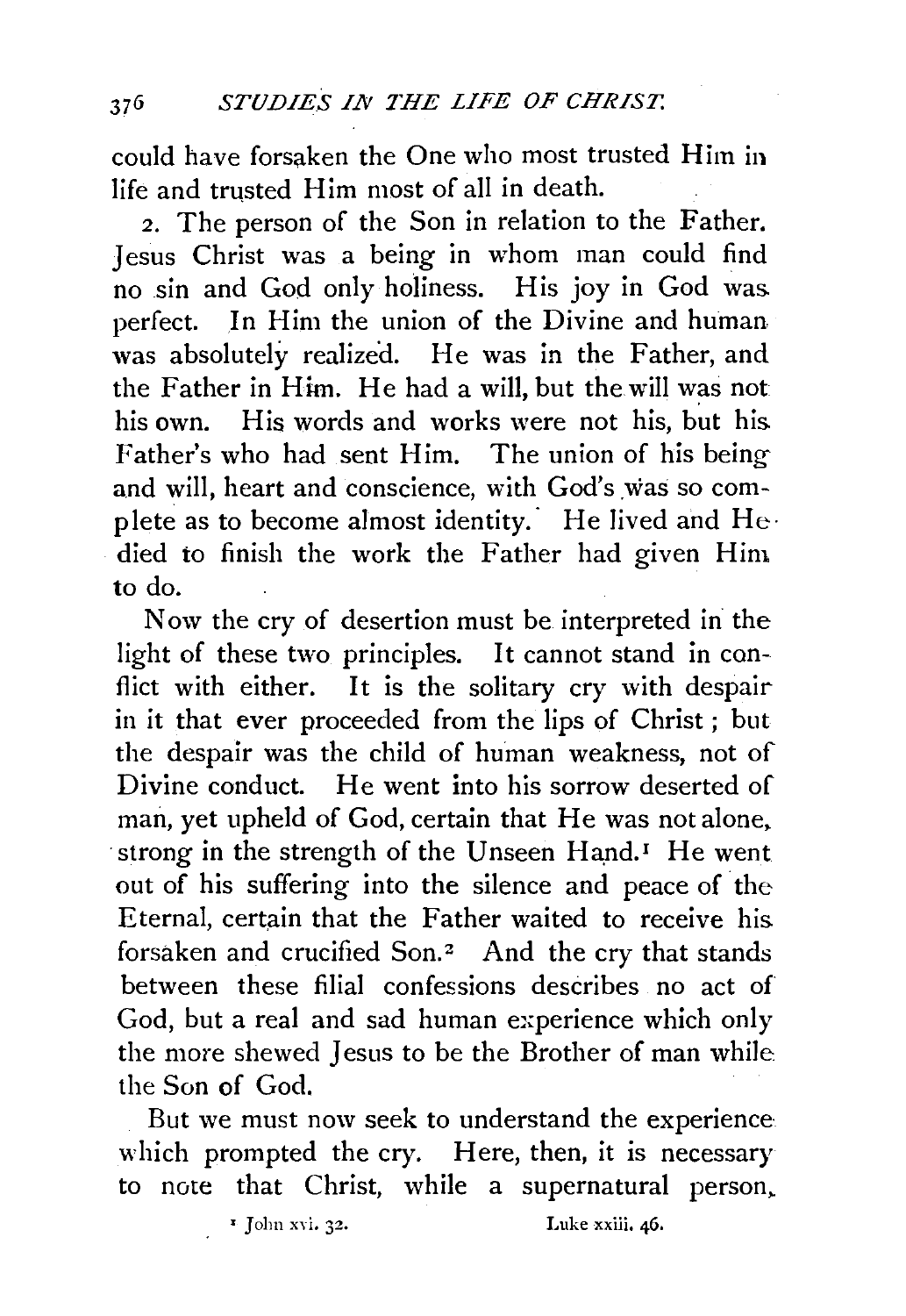accomplished his work under natural conditions. His power existed and was used, not for Himself, but for others, not for personal, but for universal ends. His Divine might helped man, did not help his own weakness or relieve his own hunger. The paralyzed under his touch stood up strong and supple, but He Himself had to rest by a wayside well and ask water to quench his thirst. The sick unto death came back at his bidding, but though He had 'power over his own life, He never used it to escape the doom that compels every child of Adam to go down into the silence and darkness of the grave. He is the splendid and solitary example of One who was by nature and for others more than man, but by choice and for Himself man only. And being man in all things, born into our common lot, unaided in his work, jn his conflict with evil and against sin, by any supernatural energies or diviner agencies than are common to man, He tasted in the exceeding weakness of man the exceeding terror and gloom and strength of death. And yet He could not feel in the jaws of death like one of its common victims; He was more to it, it was more to Him. His consciousness was vaster than ours, his relations with man as with God infinitely closer and more complex. He came to death as incarnate humanity, our race personified, the second Head, the type and germ of a new and spiritual mankind. And so the issues in his dying, as in his living, were immenser than in man's. The father is a man, but also a father, bears in him the happiness, well-being, comfort of a loved home, and death to him is painful not for what it is, but for what it brings to them who love and are about to lose. The general is a man, but also a general ; and if he falls wounded in the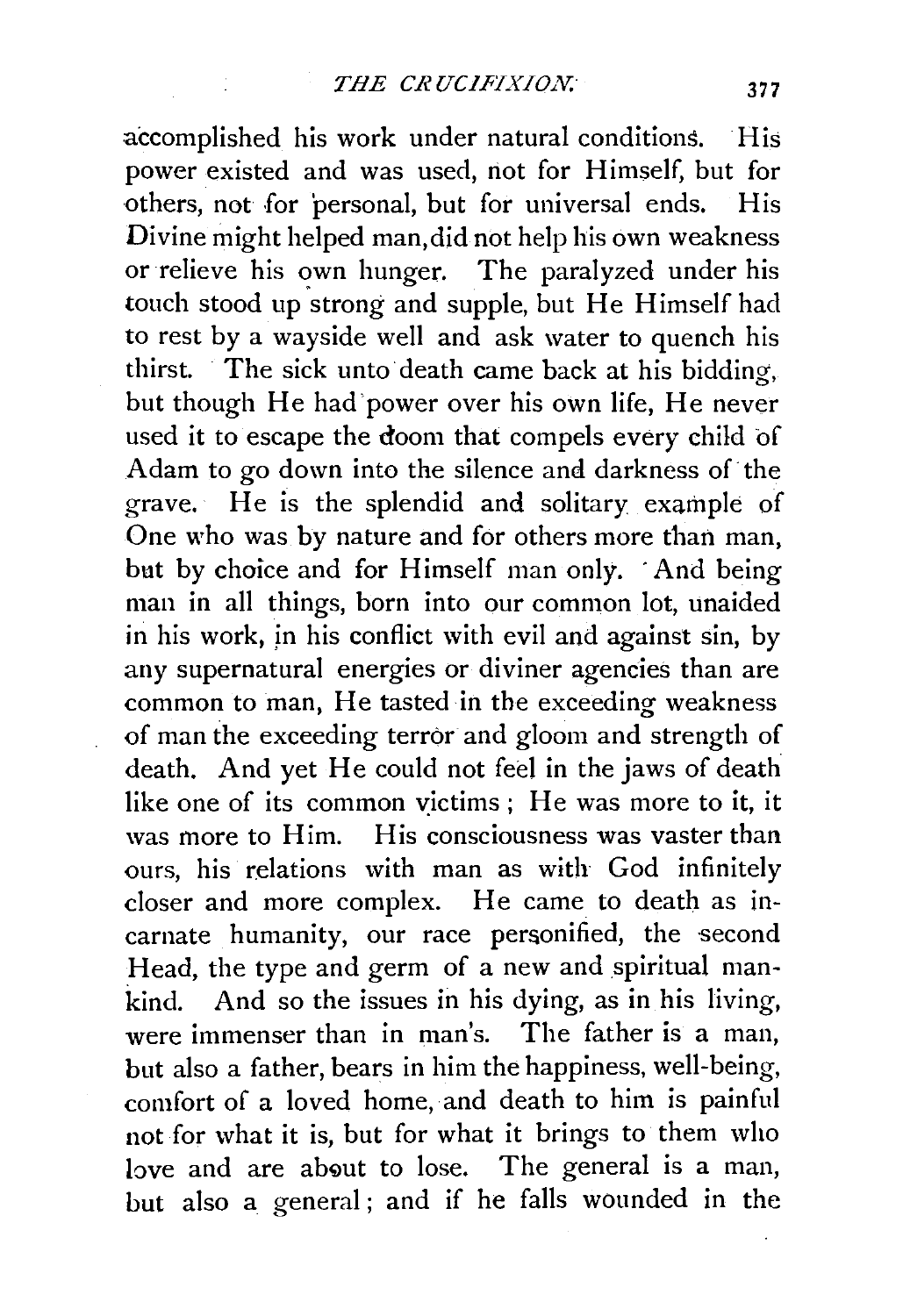battle, he tears death less for his own sake than his army's, the men who in losing him may lose everything. So Jesus dies as the Man and as the Christ ; and the cry of desertion comes from Him as the Man, but the the Man dying as the Christ.

In order to understand why it was so two points must be considered ; first, the universal experience in death, and next, the particular circumstances of Christ. As to the first, He was experiencing at this moment what man in all his multitudinous generations had experienced, or was to experience, in the hour and article of death. What death is to man, to human nature as such, it then was to Christ. He tasted it to the uttermost—its darkness, its loss to the living, its dread to the dying, its mockery of hope, its cruelty to love, its fateful defeat of promise, the stern and merciless foot with which it walks over and tramples down the fondest dreams and affections of the heart. It is hardly in human nature to love God in death, for death seems the negation of God. In dying time is lost, eternity is not 'yet won, the known is fading, the unknown has still to shew its unfamiliar face, so as to let it be seen, all old experiences are perishing, no new experiences are formed. And so the supports of faith have fallen utterly from the spirit, and it feels for the moment absolutely alone. It is a moment when neither time nor eternity is to the spirit, and God has ceased to be. And this moment, inevitable to human nature, Christ realized as Man-as, in a sense, collective Humanityand out of its absolute loneliness, out of its dense gloom, came the despairing cry, "My God, My God, why hast thou forsaken me?" The experience so expressed completed, as it were, his identification with man. Our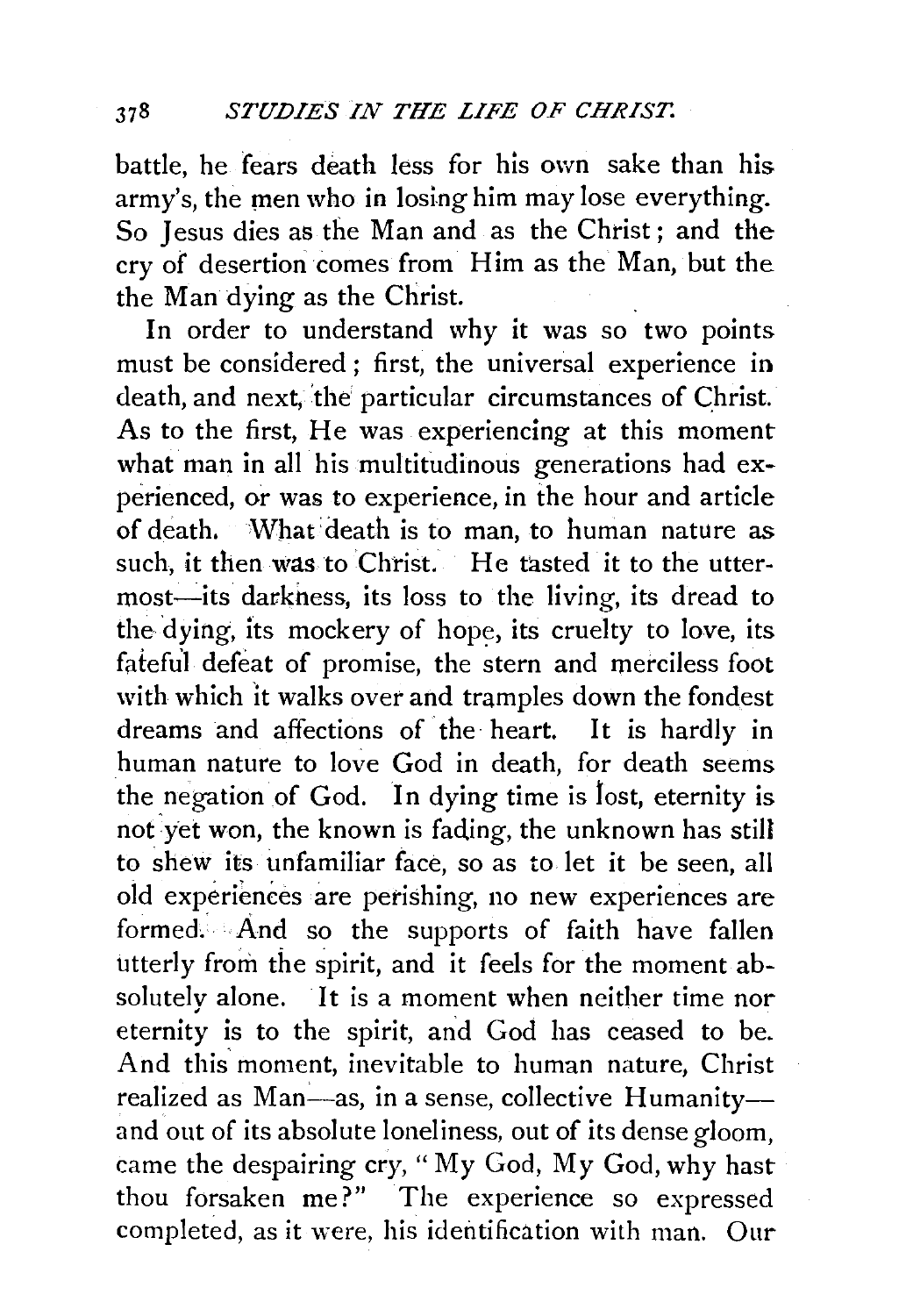nature's last and utmost misery was tasted, and the Cap· tain of our salvation died perfected through suffering.

As to the particular circumstances of Christ's death, it is to be noted how they intensify the common human experience as realized in Him. These were creative of the sorrow that was realest suffering. The wooden cross of Calvary was not the cross of Christ, but what it symbolized, the contradiction of sinners, the bitterness and evil of sin. In physical suffering as such there is no intrinsic good, but much actual evil. It does not by itself<sup>\*</sup>tend to elevate and sanctify the mind, but rather to harden and deprave. In plague. stricken cities the worst passions are often developed. Men grow indifferent to life, indifferent to death, coarse, even brutish, in thought and feeling, speech and action. If a distinguished sufferer is also a distinguished saint, it is not because of the suffering, but because of a Holy Presence in the soul transmuting the base metal of earth into the pure gold of heaven. Now the grand thing about Christ is not his physical pain, but his spiritual sorrow. And this sorrow is due to sin. The guilty may feel its legal penalties, but the guiltless are touched and pierced by its moral results. The devil's sin is a greater sorrow to God than to the devil; and the crime of the crucifiers is a pain to Christ infinitely beyond what retribution can ever make it to them. He had loved, still loved, them, yet their only response is the cross, with all its mockery and hate. And his sorrow for their sin is mightiest as he goes down into death. For the moment his experience is double ; coincident with his sense of being forsaken is his sense of the power of sin. . Loss of God is a transcendent evil ; loss of being were better. A saintly